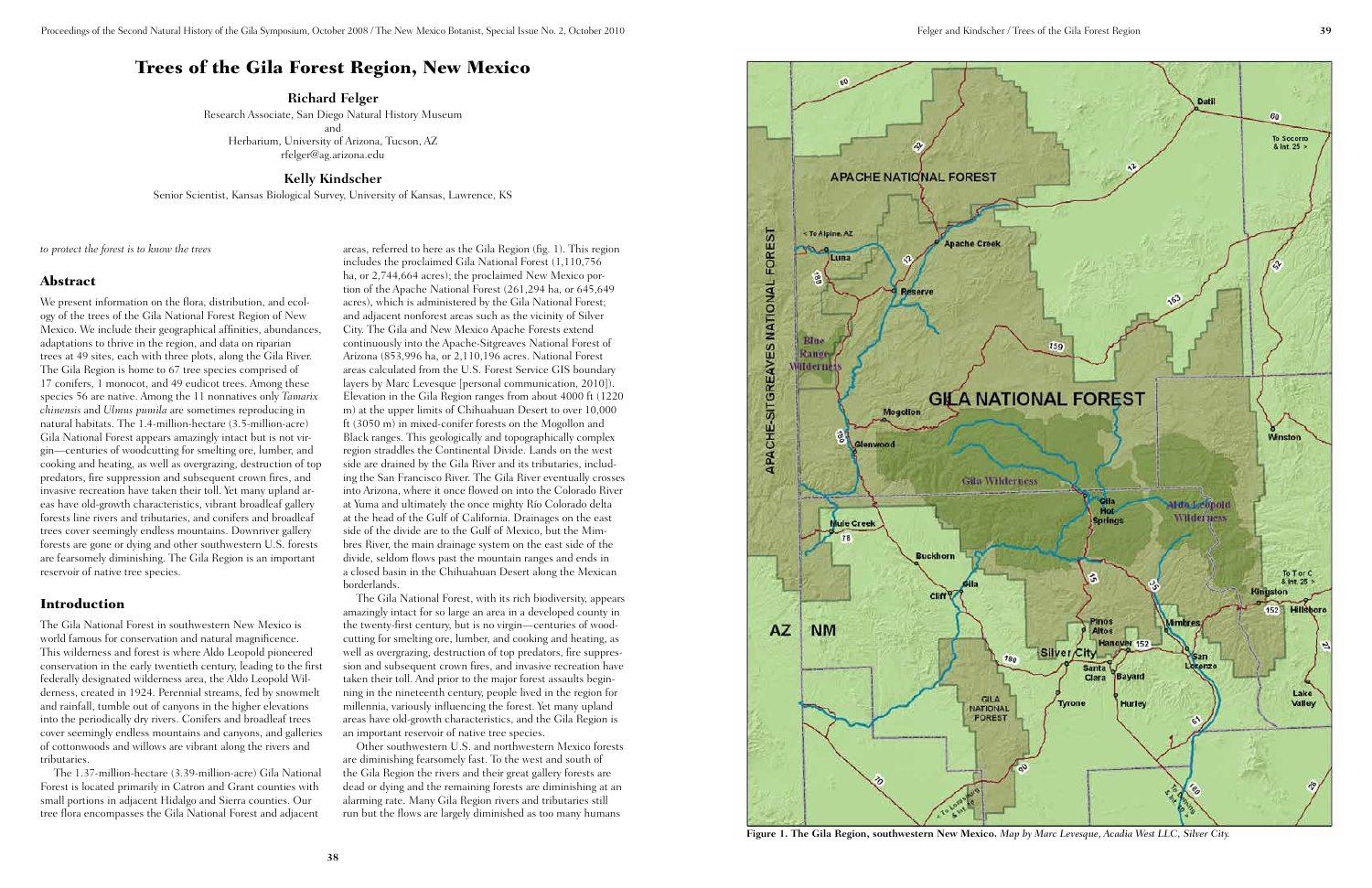|  | Table 1. Distribution of Gila Region trees |  |  |
|--|--------------------------------------------|--|--|

| rable 1. Distribution of Gila Region frees    | Chih.         |                |          | Pine                     | <b>Mixed</b> |                            |
|-----------------------------------------------|---------------|----------------|----------|--------------------------|--------------|----------------------------|
| <b>Family/Species</b>                         | <b>Desert</b> | Grassland      | Woodland | Forest                   | conifer      | Riparian                   |
| CUPRESSACEAE                                  |               |                |          |                          |              |                            |
| *Cupressus arizonica                          |               |                | W        |                          |              |                            |
| Juniperus arizonica                           |               |                | W        |                          |              |                            |
| J. deppeana                                   |               | G              | W        | ${\bf P}$                | M            | $\mathbf R$                |
| J. monosperma                                 |               | G              | W        | $\mathbf P$              |              |                            |
| J. osteosperma                                |               |                | W        | $\rm P$                  |              |                            |
| J. scopulorum                                 |               |                |          | $\mathbf{P}$             | M            | $\mathbf R$                |
| <b>PINACEAE</b>                               |               |                |          |                          |              |                            |
| Abies concolor                                |               |                |          |                          | $\mathbf{M}$ |                            |
| A. lasiocarpa                                 |               |                |          |                          | $\mathbf{M}$ |                            |
| Picea engelmannii                             |               |                |          |                          | $\mathbf{M}$ |                            |
| P. pungens                                    |               |                |          |                          | $\mathbf{M}$ |                            |
| Pinus arizonica                               |               |                |          | $\, {\bf P}$             |              |                            |
| P. chihuahuana                                |               |                | W        | $\rm P$                  |              |                            |
| P. discolor                                   |               |                | W        | $\rm P$                  |              |                            |
| P. edulis var. edulis                         |               |                | W        | $\mathbf{P}$             |              |                            |
| P. edulis var. fallax                         |               |                | W        |                          |              |                            |
| P. ponderosa                                  |               |                |          | $\, {\bf P}$             |              | $\mathbf R$                |
| P. strobiformis                               |               |                |          | $\mathbf{P}$             | $\mathbf{M}$ |                            |
| Pseudotsuga menziesii                         |               |                |          |                          | $\mathbf{M}$ |                            |
| <b>AGAVACEAE</b>                              |               |                |          |                          |              |                            |
| Yucca elata                                   | $\mathcal{C}$ | G              |          |                          |              |                            |
| <b>ADOXACEAE</b>                              |               |                |          |                          |              |                            |
| Sambucus cerulea                              |               |                | W        | ${\bf P}$                | M            | $\mathbf R$                |
|                                               |               |                |          |                          |              |                            |
| <b>BETULACEAE</b>                             |               |                |          |                          |              |                            |
| Alnus incana                                  |               |                |          | $\rm P$                  | $\mathbf{M}$ | $\mathbf R$<br>$\mathbf R$ |
| A. oblongifolia                               |               |                | W        |                          | $\mathbf M$  |                            |
| <b>BIGNONIACEAE</b>                           |               |                |          |                          |              |                            |
| Chilopsis linearis                            | $\mathbf C$   | $\mathsf{G}$   | W        |                          |              | $\mathbf R$                |
| <b>CANNABACEAE</b>                            |               |                |          |                          |              |                            |
| Celtis reticulata                             | $\mathbf C$   | G              | W        |                          |              | $\mathbf R$                |
| <b>ELAEAGNACEAE</b>                           |               |                |          |                          |              |                            |
| *Elaeagnus angustifolia                       |               |                | W        |                          |              |                            |
|                                               |               |                |          |                          |              |                            |
| <b>FABACEAE</b>                               |               |                | W        |                          |              | $\mathbf R$                |
| *Gleditsia triacanthos<br>Prosopis glandulosa | $\mathbf C$   | $\mathsf G$    |          |                          |              | $\mathbf R$                |
| Robinia neomexicana                           |               |                | W        | $\rm P$                  | $\mathbf{M}$ | $\rm R$                    |
| *R. pseudoacacia                              |               |                | W        |                          |              | $\rm R$                    |
|                                               |               |                |          |                          |              |                            |
| <b>FAGACEAE</b>                               |               |                |          |                          |              |                            |
| Quercus arizonica                             |               |                | W        |                          |              | $\mathbf R$                |
| Q. chrysolepis                                |               |                | W        |                          |              | $\mathbf R$                |
| Q. emoryi                                     |               | ${\mathcal G}$ | W        |                          |              |                            |
| Q. gambelii                                   |               | ${\rm G}$      | W<br>W   | ${\bf P}$<br>$\mathbf P$ | $\mathbf{M}$ | $\mathbf R$<br>$\mathbf R$ |
| Q. grisea<br>Q. hypoleucoides                 |               |                | W        | $\mathbf P$              | $\mathbf M$  |                            |
| Q. rugosa                                     |               |                |          | ${\bf P}$                |              | $\mathbf R$                |
|                                               |               |                |          |                          |              |                            |
| <b>FOUQUIERIACEAE</b>                         |               |                |          |                          |              |                            |
| Fouquieria splendens                          |               |                | W        |                          |              |                            |
| <b>JUGLANDACEAE</b>                           |               |                |          |                          |              |                            |
| Juglans major                                 |               | ${\mathcal G}$ | W        | ${\bf P}$                | $\mathbf{M}$ | $\mathbf R$                |

*(continued)*

consume and covet their remaining water. The effects of climate change are already seen, such as increased bark beetle destruction and unwanted, hot crown fires (e.g., Breshears et al. 2005; McHugh et al. 2003). The multitude of human impacts must be regulated and decreased if the forests are to thrive.

The Gila Region is home to a tree diversity of 17 conifer species, 1 monocot (*Yucca*), and 49 eudicot species (includes 2 "hybrid species"; table 1). These 67 tree species represent about 4% of the total estimated vascular plant flora of the Gila Region, which might be about 1650 species (Russ Kleinman, personal communication, 17 March 2010; also see Kleinman 2009). The 67 species are distributed in 32 genera and 20 families; among these there are 11 species in 11 genera and 8 families that are not native to the region. Not included in these counts are species not considered actual trees, such as *Fouquieria splendens,* and nonnatives occasionally encountered but not reproducing, such as apple (*Malus pumila*) and peach (*Prunus persica*). The most diverse genera are *Quercus* (7 species), *Salix* (7 species), *Pinus* (6 species and 2 varieties), *Juniperus* (5 species), and *Populus* (4 species and 1 hybrid).

Prominent among the rich diversity of perennial native grasses are *Aristida arizonica, A. divaricata, A. havardii, A. purpurea* var. *longiseta, A. schiedeana* var. *orcuttiana, A. ternipes*  var. *ternipes, Bouteloua curtipendula, B. eriopoda, B. gracilis, B. hirsuta, Bothriochloa barbinodis, Eragrostis intermedia, Hilaria belangeri, H. mutica, Hopia obtusa* (*Panicum obtusum*), *Leptochloa dubia, Muhlenbergia alopecuroides* (*Lycurus setosus*), *M. arenicola, M. torreyi, Panicum hallii, Schizachyrium scoparium, Setaria leucopila, Sporobolus contractus, S. cryptandrus, and S. wrightii* (William Norris, personal communication, 2009).

The Gila Region tree flora is largely wind pollinated like most temperate, higher-latitude or higher-elevation floras (e.g., Regal 1982). Probably only 10 native species are animal pollinated (mostly by insects), typical of regions of lower latitudes: *Chilopsis linearis, Cercocarpus breviflorus, Crataegus wootoniana, Forestiera pubescens, Prosopis glandulosa, Prunus serotina, Robinia neomexicana, Sambucus cerulea, Sapindus drummondii*, and *Yucca elata*. Others, such as *Populus* (cottonwoods) and *Salix* (willows), have flowers that may be visited by bees but are likely to be essentially wind pollinated.

### Vegetation of the Region

Pine forest. Sparse to dense stands of pines occur at 5500– 8500 ft (1675–2590 m). *Pinus ponderosa* var. *scopulorum* is often the dominant species, and *P. edulis* and *P. strobiformis* range from lower to higher elevations, respectively. Other common trees and shrubs include *Quercus gambelii*, *Juniperus deppeana*, *J. scopulorum*, *Ribes aureum, R. pinetorum,* and, more locally, *Quercus hypoleucoides*, *Q. rugosa*, *Pinus arizonica*, and *P. chihuahuana*.

Rainfall and elevation, as well as minimum temperatures, especially for species of southern affinity, largely determine the vegetation. The topographically complex mountainous region of southern New Mexico has correspondingly complex vegetation. North- and south-facing slopes generally support quite different vegetation than each other, and interdigitating riparian areas and canyons further complicate the scene. Generalized distributions of the native and naturalized Gila Region trees are listed in table 1. A highly simplified synopsis of the Gila Region vegetation follows.

Mixed-conifer forest. Tall forests generally above 8000 ft (2440 m) are characterized by Douglas fir (*Pseudotsuga menziesii*), white pine (*Pinus strobiformis*), and white fir (*Abies concolor*). Corkbark fir (*Abies lasiocarpa*), spruce (*Picea engelmannii* and *P. pungens*), aspen (*Populus tremuloides*), and Scouler willow (*Salix scouleriana*) are encountered at the higher elevations. Other trees include *Acer glabrum, A. grandidentatum, A. negundo*, *Alnus incana, Quercus gambelii*, and *Robinia neomexicana*.

Chihuahuan Desert. A northern part of this great inland desert extends into the Gila Region below 4500 ft (1220 m). Rainfall is limited and many of the larger shrubs and trees are northern outliers of southern regions. These include desert willow (*Chilopsis linearis*), creosotebush (*Larrea divaricata* subsp. *tridentata*), mesquite (*Prosopis glandulosa* var. *torreyana*), catclaw acacia (*Acacia greggii, = Senegalia greggii*), and soaptree yucca (*Yucca elata*).

Grasslands. Valley plains and low hills, 4000–6500 ft (1220–1370 m), are typically dominated by vast expanses of perennial grasses, green during the summer rainy season and golden brown the rest of the year. This grassland has

been called Plains Grassland or Short-grass Prairie (Brown 1982). Scattered trees, often along dry drainageways, include junipers (*Juniperus monosperma* and *J. deppeana*), gray oak (*Quercus grisea*), and desert willow.

Woodland of pinyon, juniper, and oak. This is the usual upland vegetation at 4500–7500 ft (1220–2285 m). The flora is surprisingly diverse. Characteristic species may include junipers (*Juniperus deppeana*, *J. monosperma,* and *J. osteosperma*), oaks (mostly *Quercus emoryi* and *Q. grisea*), and pinyons (*Pinus edulis* var. *edulis* and *P. discolor*). Shrubs and other large perennials are diverse and may include Parry agave (*Agave parryi*), mountain mahogany (*Cercocarpus breviflorus*), cholla (*Cylindropuntia spinosior*), silktassel (*Garrya wrightii*), beargrass (*Nolina microcarpa*), wait-a-minute bush (*Mimosa aculeaticarpa* var. *biuncifera*), and banana yucca (*Yucca baccata*). Grasses, mostly perennials, are numerous and diverse here and through most vegetation in the region.

"The *Picea engelmannii*-*Abies lasiocarpa* forest type, found at the highest elevations, being restricted by its habitat requirements, is so rare in the Southwest that I always find it an extraordinary place to visit. It must represent considerably less than 1% of the Gila and the neighboring Sky Islands" (Kevin Keith, personal communication, 13 September 2009).

Riparian vegetation. Water-loving trees and shrubs occur along the several rivers, their tributaries and streams, canyon bottoms, and lakesides—essentially wherever water flows or accumulates. Many trees descend into lower elevations along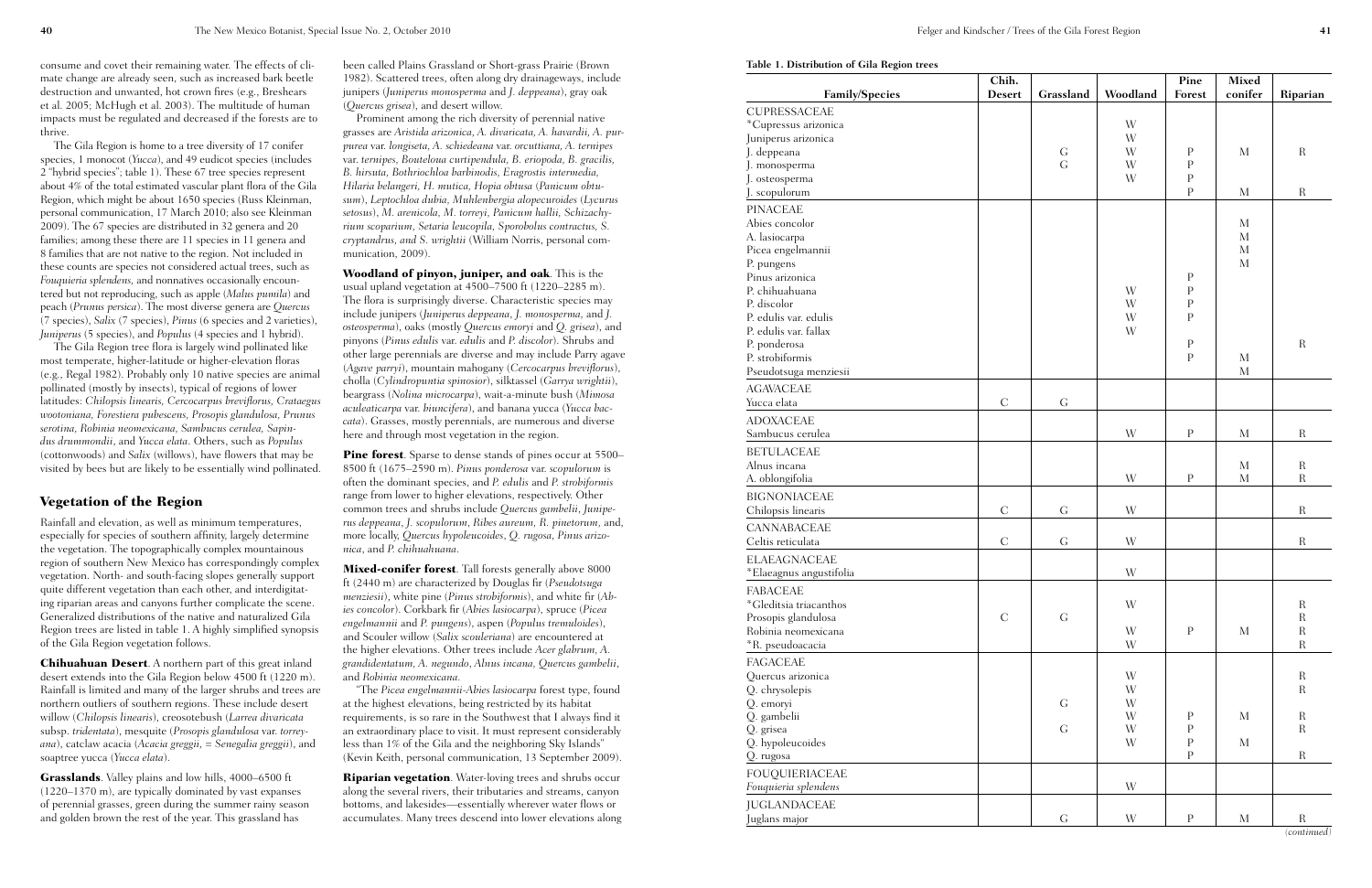riparian corridors and other trees are restricted to riparian habitats. In a semiarid region such as the Gila Region, the largest trees, species and individuals, often grow in riparian habitats. Characteristic trees in our sampling plots, in the order of most commonly found, include Frémont cottonwood (*Populus fremontii*), bluestem willow (*Salix irrorata*), narrowleaf cottonwood (*P. angustifolia*), Goodding willow (*S. gooddingii*), box elder (*Acer negundo*), Arizona walnut (*Juglans major*), Arizona sycamore (*Platanus wrightii*), narrowleaf willow (*S. exigua*), and New Mexico alder (*Alnus oblongifolia*).

Nonnative Trees. We documented 11 nonnative tree species in the Gila Region that are now part of the local flora (table 1). Six are native to the Old World: *Ailanthus altissima* (Simaroubaceae), *Elaeagnus angustifolia* (Elaeagnaceae), *Morus alba* (Moraceae), *Salix* × *sepulcralis* (Salicaceae), *Tamarix chinensis* (Tamaricaceae), and *Ulmus pumila* (Ulmaceae); and four, *Gleditsia triacanthos* and *Robinia pseudoacacia* (Fabaceae), *Maclura pomifera* (Moraceae), and *Prunus americana* (Rosaceae), are native to eastern and northern regions of the United States. *Cupressus arizonica* is native in nearby regions of New Mexico. These trees generally occur in disturbed habitats including roadsides and other weedy places. Only *Ailanthus*, *Tamarix*, and *Ulmus* are common in the region, and only *Tamarix* and *Ulmus* are reproducing in relatively undisturbed habitats.

#### Gila River Riparian Plots

Several rivers and their tributaries drain the mountains of the Gila Region. The Gila River, one of the last relatively untamed rivers in the West, supports a diverse gallery forest characteristic of the region. Vegetation data were collected during July 2007 from 49 riparian sites, with three onehectare plots at each site, along the Gila River (Kindscher et al. 2008). The purpose of the data collection was to provide species and habitat data for a biodiversity study of the river. The plots were only established in the riparian areas, so the data do not include upland habitats. They were selected as representative of the area, and were at least 0.5 km from each other. Site selection was limited to areas that could be reached by hiking no more than 5 km from a trailhead. For additional methods and data analysis, see Kindscher et al. (2008). This data set provides a snapshot of the trees that occur along the river. The most common tree species in the plots (as determined by canopy-cover estimates) are shown in table 2. Sites upstream (in the vicinity of the Gila Hot Springs, 5000–6000 ft) had comparably more species per plot and less bare ground than downstream sites. The tree species in upstream plots with the most cover was narrow-leaved cottonwood (*Populus angustifolia*). For downstream plots (sites 5000–4000 ft and near the towns of Gila and Cliff to below Redrock), Frémont cottonwood (*Populus fremontii*) was the species with the greatest total cover.

#### Species Accounts

Information included here is based on our field experience, herbarium records, the published record, and knowledge shared by colleagues. The trees are listed alphabetically by family, genus, and species, except that we have grouped the families of conifers (Coniferophyta, gymnosperms), monocots (Liliopsida), and eudicots (Magnoliopsida). The accepted names of trees established and reproducing or propagating in the region are in boldface. Species present but not reproducing (e.g., apple and peach), or ones not considered an actual tree (e.g., ocotillo), are listed in italics. Trees not native to the Gila Region are marked with an asterisk (\*). Selected pertinent synonyms are listed, especially those appearing in the standard regional references. Synonyms are in brackets [- ] following the accepted scientific name. Common names, when available, are listed first in English (not italicized), and in some cases then in Spanish (italicized). Etymology of the accepted scientific name follows in parentheses (for additional etymology see Allred 2009). The upper leaf surface is the adaxial side, the side closest to the stem axis; the lower leaf surface is the abaxial side or underside of the leaf.

We define a tree as (ideally) being at least 5 m tall with a well-formed trunk and free standing (thus excluding vines). Approximate height designations are: small trees, 5–8 m tall; medium-sized trees, 9–15 (18) m; and large trees, 15 or more m. Height designations, vegetation zones, elevations, and distributions represent our best current information or estimates. Plant family designations follow the APG III (Angiosperm Phylogeny Group) classifications, reflecting current knowledge of relationships (Stevens 2008).

The descriptions, measurements, and identification keys pertain only to plants and populations from the Gila Region and immediately adjacent areas. In the abbreviated descriptions we emphasize features that seem important to understanding the variation and adaptations in this generally arid region. For this reason there is more emphasis on vegetative characters and less on other features emphasized in other floras. Additional information and illustrations can be found in Carter (1997) and regional floras, the Vascular Plants of the Gila Wilderness website (Kleinman 2009), and Earle (2010) for conifers. Taxonomy presented in the species accounts is Felger's opinion, taxonomically conservative with interpretation as of April 2010, and mostly consistent with Allred's (2008) floristic listing for New Mexico. Biological, evolution-based taxonomy is dynamic—science moves on and new findings will generate new taxonomies and differences of opinion—sometimes allowing for more than one reality in classification.

We generally cite two or more herbarium vouchers for each tree species or infraspecific taxon, as well as some specific observations. All specimens cited are at the Dale A. Zimmerman Herbarium at Western New Mexico University (SNM) unless otherwise indicated (e.g., ARIZ, NMC). We

| <b>Family/Species</b>             | Chih.<br><b>Desert</b> | Grassland      | Woodland                | Pine<br>Forest | <b>Mixed</b><br>conifer |                |
|-----------------------------------|------------------------|----------------|-------------------------|----------------|-------------------------|----------------|
|                                   |                        |                |                         |                |                         | Riparian       |
| <b>MORACEAE</b>                   |                        |                |                         |                |                         |                |
| *Maclura pomifera                 |                        | $\mathsf G$    | W                       |                |                         |                |
| *Morus alba                       |                        |                | W                       |                |                         | $\mathbf R$    |
| M. microphylla                    |                        |                | W                       | $\mathbf{P}$   |                         | $\overline{R}$ |
| OLEACEAE                          |                        |                |                         |                |                         |                |
| Forestiera pubescens              |                        |                | W                       | $\mathbf P$    |                         | $\mathbf R$    |
| Fraxinus anomala                  |                        |                | W                       |                |                         | $\mathbf R$    |
| F. velutina                       |                        |                | W                       |                |                         | $\mathbf R$    |
| PLATANACEAE                       |                        |                |                         |                |                         | $\mathbf R$    |
| Platanus wrightii                 |                        |                | W                       | $\mathbf{P}$   |                         | $\mathbf R$    |
| <b>ROSACEAE</b>                   |                        |                |                         |                |                         |                |
| Cercocarpus breviflorus           |                        |                | W                       | $\mathbf{P}$   |                         |                |
| Crataegus wootoniana              |                        |                |                         | $\mathbf{P}$   | M                       | $\mathbf R$    |
| *Malus pumila                     |                        |                |                         | P              |                         |                |
| *Prunus americana                 |                        |                | W                       |                |                         | $\mathbf R$    |
| *P. persica                       |                        |                |                         | P              |                         |                |
| P. serotina                       |                        |                | W                       | $\mathbf{P}$   | $\mathbf{M}$            | $\mathbf R$    |
| SALICACEAE                        |                        |                |                         |                |                         |                |
| Populus angustifolia              |                        |                | W                       | $\rm P$        |                         | $\mathbf R$    |
| P. deltoides                      |                        |                |                         | $\mathbf{P}$   |                         | $\mathbf R$    |
| P. fremontii                      |                        |                | W                       |                |                         | $\mathbf R$    |
| P. xhinkleyana &/or P. xacuminata |                        |                | W                       | ${\bf P}$      |                         | $\mathbf R$    |
| P. tremuloides                    |                        |                |                         |                | M                       | $\mathbf R$    |
| Salix bonplandiana                |                        |                | W                       |                |                         | $\mathbf R$    |
| S. exigua                         |                        |                | W                       |                |                         | $\mathbf R$    |
| S. gooddingii                     |                        |                | W                       | $\rm P$        |                         | $\mathbf R$    |
| S. irrorata                       |                        |                | W                       | ${\bf P}$      |                         | $\mathbf R$    |
| S. lucida                         |                        |                |                         | $\mathbf{P}$   |                         | $\overline{R}$ |
| S. scouleriana                    |                        |                |                         |                | M                       |                |
| *S. xsepulcralis                  |                        |                | $\ensuremath{\text{W}}$ |                |                         | $\mathbf R$    |
| S. taxilifolia                    |                        |                | W                       |                |                         | $\mathbf R$    |
| SAPINDACEAE                       |                        |                |                         |                |                         |                |
| Acer glabrum                      |                        |                |                         | ${\bf P}$      | M                       | $\mathbf R$    |
| A. grandidentatum                 |                        |                |                         | ${\bf P}$      | $\mathbf M$             | $\rm R$        |
| A. negundo                        |                        |                | W                       | ${\bf P}$      | $\mathbf M$             | $\mathbf R$    |
| Sapindus drummondii               | $\mathcal{C}$          | ${\mathcal G}$ | W                       |                |                         | $\rm R$        |
| <b>SIMAROUBACEAE</b>              |                        |                |                         |                |                         |                |
| *Ailanthus altissima              |                        |                | W                       |                |                         |                |
|                                   |                        |                |                         |                |                         |                |
| TAMARICACEAE                      |                        |                |                         |                |                         |                |
| *Tamarix chinensis                |                        |                | W                       |                |                         | $\rm R$        |
| <b>ULMACEAE</b>                   |                        |                |                         |                |                         |                |
| *Ulmus pumila                     |                        |                | $\ensuremath{\text{W}}$ | ${\bf P}$      |                         | $\mathbf R$    |

**Table 1** *(continued)*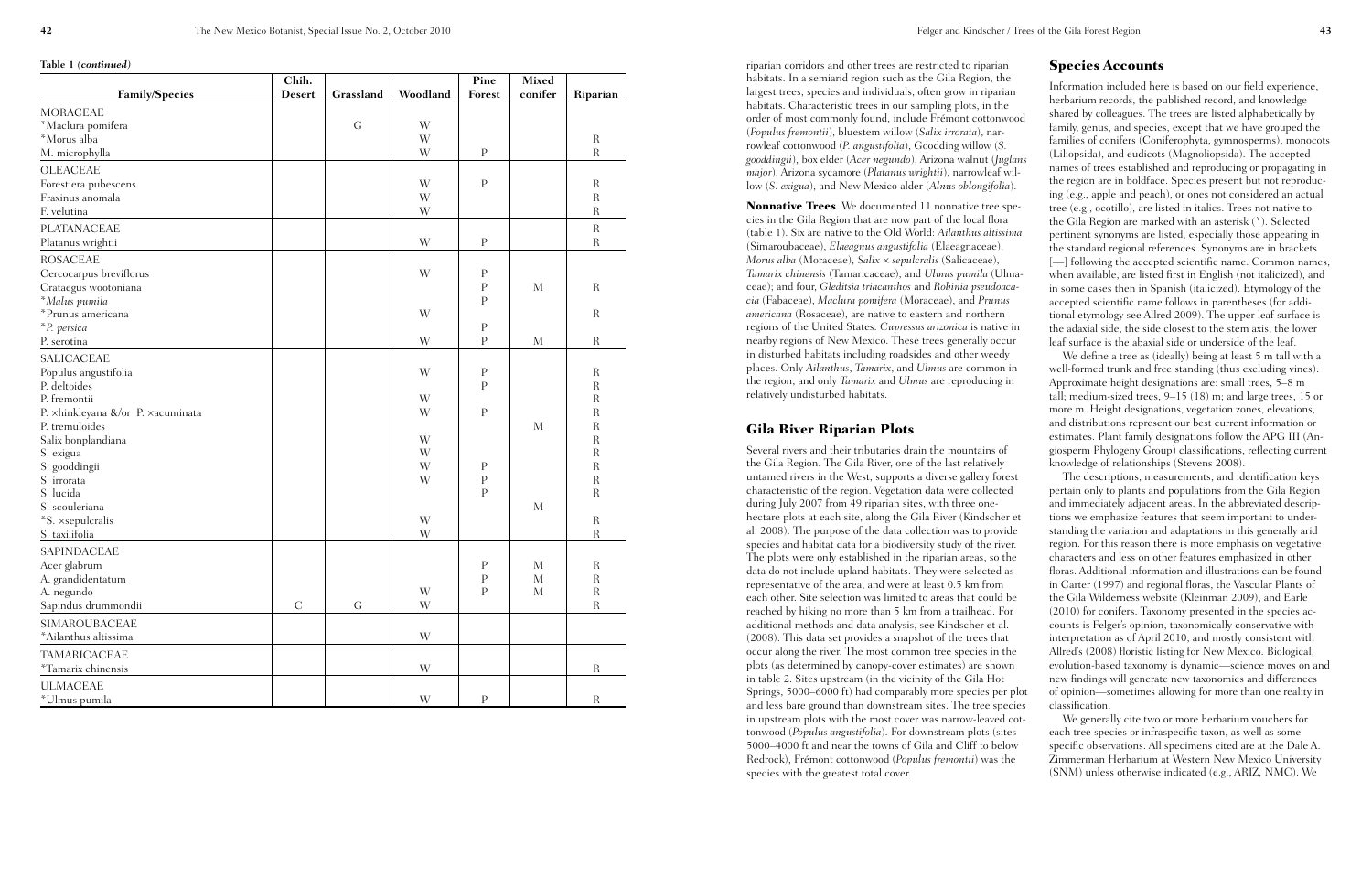Arizona to west Texas and northern Mexico, and widely cultivated in many regions of the world.

Arizona cypress is widely cultivated in New Mexico including the Gila Region. Once established the trees often thrive without further care, but are not known to reproduce in the Gila Region except at Fort Bayard. Well-established Fort Bayard trees are reproducing, with numerous seedling and juveniles, mostly shaded by the parent trees—at various times this site receives supplemental water or water from a natural spring. The original trees are said to have been brought from the Cookes Range, a likely scenario but one that has not been verified. A few of the Fort Bayard trees are more than 20 m tall (the tallest, measured with a clinometer by Kevin Keith on 9 November 2009, was 23.2 m tall).

Grant Co: 1.3 air mi W of Pinos Altos, 2 medium-size trees, planted decades earlier and thriving without care, 8 Oct 2009, *Felger 09-91*. Fort Bayard, grove of neglected but healthy and reproducing trees, 9 Nov 2009, *Felger, observation.* Leopold Vista, off Hwy 180*,* several young trees ca. 4 m tall, planted, producing cones, 22 Dec 2008*, Felger, observation and photos*. Luna Co: Cookes Range, 15 Oct 1977, *Zimmerman 2871*.

2. Leafy twigs drooping; leaves with entire margins (at  $20\times$ magnification); mature cones small and dark bluish black. **J. scopulorum**

#### **Juniperus—**Juniper (Latin name for junipers)

Leaves scalelike or slender and pointed (subulate) to ca. 10 mm long on long shoots (whip shoots). Pollen and seed cones on separate trees (except *J. osteosperma*). Seed cones fleshy to semifleshy and berrylike, the cone scales not separating like other conifers in the region. The bark on *J. deppeana* (except forma *sperryi*) is checkered and on the others the bark is longitudinally furrowed and shreds in long strips (these are sometimes called shagbark junipers). One other juniper occurs in the region, *J. communis* Linnaeus var. *depressa* Pursh, a shrub about 1 m tall with sharp-pointed, subulate leaves ca. 15 mm long. It is not common in the Gila Region, mostly in moist places at fairly high elevations, this being its southernmost limit in North America.

1. Bark checkered (except forma *sperryi*); cones (8) 10–15 mm diameter, mostly with 4 or 5 seeds. **J. deppeana** 1' Bark longitudinally fissured, not checkered; cones 6–15 mm diameter, with 1 or 2 (3) seeds.

2' Leafy twigs not drooping; leaves with denticulate (minutely toothed) margins (using 20× magnification, a subtle character that works best if you are familiar with the variation); mature cones light-colored.

3. Resin gland embedded in leaf and thus inconspicuous; pollen and seed cones on the same plant; seed cones 12–15.5 mm diameter. **J. osteosperma**

3' Most or many leaves with a conspicuous resin gland; pollen and seed cones on separate plants; seed cones 6–8 mm diameter. 4. Cones reddish orange, usually sweet and palatable;

scarce in the Gila Region. **J. arizonica**

4' Cones bluish with a whitish glaucous surface (bloom); widespread in the Gila Region. **J. monosperma**

**Juniperus arizonica** R.P. Adams [*J. coahuilensis* (Martínez) Gaussen ex R.P. Adams var. *arizonica* R.P. Adams] Arizona juniper (of Arizona)

Mostly large shrubs and sometime small trees to about 6–8 m. Bark shredding in strips. Pollen and seed cones on separate plants. Seed cones maturing in one year, reddish or orange beneath the glaucous surface, juicy and sweet; seeds 1 (2) per cone.

Grassland–oak-juniper woodland ecotone. Arizona, New Mexico, and northern Mexico. Scattered populations and small groups of Arizona junipers are reported to occur in the Burro Mountains and elsewhere in the Gila River drainage area, often sympatric with *J. monosperma*. The seed-cone coloration and sweet-tasting flesh are distinctive. In his detailed work on junipers, Adams (1994) recognized part of the more broadly interpreted *J. coahuilensis* as the distinct species *J. arizonica*. This juniper replaces *J. monosperma* to the south and west of the Gila Region.

Grant Co: Gila River Valley, hills near Bill Evans Lake above mouth of Mangas Canyon, ca. 4300 ft, low tree, 20 Nov 1981, *McCormick s.n*. Ca. 10 mi N of Cliff at confluence of Mogollon Creek & Gila River, fairly common tree to 25 ft in sycamore woodland, berries reddish tinted, the bloom purplish pink, very different from blue of nearby *J. monosperma*, 24 Oct 1985, *Zimmerman 2985*. Gravelly, sandy soil along tributary to Steeple Creek, 0.5 mi into Steeple Rock Formations, S32, T17S, R20W, 4720 ft, 19 Jan 1992, *Carter 366*. Luna Co: SW corner of Florida Mts, 13 Mar 1974, *McCormick & Zimmerman 1429*.

**Juniperus deppeana** Steudel. Alligator-bark juniper (for Ferdinand Deppe, 1794–1861, German naturalist and artist who traveled to Mexico and California)

Small to medium-sized trees (a well-known tree at Fort Bayard, ranked as the second largest *J. deppeana* in the United States, is 63 ft tall with a 62-foot crown and a trunk 18 ft circumference [USDA Forest Service n.d.; USDA, NRCS 2009]). Bark checkered like an alligator back. Pollen and seed cones on separate plants. Seed cones about 10–15 mm diameter; (3) 4–6 seeds per cone.

The many interesting shapes of the trunks and limbs produce outstanding living sculptures. Pollen cones ripen in late winter and spring, and due to the enormous quantities the male trees can become brown or orange-brown, shedding clouds of pollen on warm, dry days. The seed cones ripen in their second year in fall and early winter and often remain on the trees for considerable lengths of time. During mast years the ground beneath seed-cone trees often becomes littered with the fallen cones and swamps the ability of the animals to consume them. The carbohydrate-rich cones provide food sources for many birds and mammals, including American robins, black bears, Cassin's finches, chipmunks, coyotes, deer, elk, evening grosbeaks, foxes, javelinas, squirrels, turkeys, Townsend's solitaires, western and mountain bluebirds, and many others, and are also relished by horses. Bears and coyotes eagerly gobble the fallen cones as evidenced in their scats along trails.

These junipers are often considered weedy and undesirable, spreading into open areas. When cut down they can resprout and form even more plants. The trees and limbs are

generally cite only enough label information to identify the specimen and only the primary collector. Additional information can be found on the actual labels and in databases such as Southwest Environmental Information Network (2009) and the New Mexico Biodiversity Collection Consortium (2009). All specimens have been seen and verified by Felger unless otherwise indicated.

#### **CONIFERS**

Mostly trees of the mountains and foothills. Leaves evergreen. Cones of two kinds: pollen (male) cones, relatively small and herbaceous, numerous, and soon deciduous; seed (female) cones, much larger, firmer or woody, less numerous, and persisting one season to several or more years. Descriptions are for seed cones.

1. Leaves scalelike or slender to ca. 1 cm long; cones rounded, berrylike, and not more than 1.55 cm diameter (*Juniperus*), or woody and 2–3 cm diameter (*Cupressus*). **Cupressaceae** 1' Leaves needlelike, more than 2 cm long; cones not berrylike, mostly more than 3 cm long or wide. **Pinaceae**

#### **CUPRESSACEAE—CYPRESS FAMILY**

1. Cones 2–3 cm diameter, woody, and persistent. **Cupressus**

1' Cones to 1.55 cm diameter, berrylike and fleshy or semifleshy, and not persistent. **Juniperus**

**\*Cupressus arizonica** Greene [*Callitropsis arizonica* (Greene) D.P. Little, 2006. *Hesperocyparis arizonica* (Greene) Bartel, 2009. *Neocupressus arizonica* (Greene) de Laubenfels, 2009] Arizona cypress (the classical name for cypress; of Arizona)

Medium-sized trees (sometimes large trees in cultivation). Bark scaly on twigs, furrowed and fibrous (or peeling) on older limbs and trunks. Leaves scalelike, variously with or without a dot or pitlike resin-producing gland. Pollen and seed cones on the same tree. Seed cones 2–3 cm diameter, woody, globose, persistent, the scales woody, broad and flattened at the apex with a short umbo (central projection). Seeds each with a small papery wing.

In New Mexico native only in the Cookes Range, where there is a substantial population (Columbus 1988). Southern

**Table 2. Most common species found in 147 plots (one hectare each) in the riparian area along the Gila River. The number of plots in which a species occurred is shown in "Count."**

| <b>Species</b>       | <b>Common Name</b>     | Count |
|----------------------|------------------------|-------|
| Populus fremontii    | Frémont cottonwood     | 79    |
| Salix irrorata       | bluestem willow        | 60    |
| Populus angustifolia | narrowleaf cottonwood  | 56    |
| Salix gooddingii     | Goodding willow        | 55    |
| Acer negundo         | box elder              | 51    |
| Juglans major        | Arizona walnut         | 48    |
| Platanus wrightii    | Arizona sycamore       | 48    |
| Salix exigua         | narrowleaf willow      | 43    |
| Alnus oblongifolia   | New Mexico alder       | 35    |
| Pinus ponderosa      | ponderosa pine         | 32    |
| Juniperus monosperma | one-seed juniper       | 31    |
| Forestiera pubescens | New Mexico olive       | 26    |
| Celtis reticulata    | canyon hackberry       | 25    |
| Juniperus deppeana   | alligator-bark juniper | 16    |
| Populus xhinkleyana  | Hinckley cottonwood    | 16    |
| Juniperus scopulorum | Rocky Mountain juniper | 15    |
| Prosopis glandulosa  | honey mesquite         | 15    |
| Quercus gambelii     | Gambel oak             | 14    |
| *Tamarix chinensis   | tamarisk               | 12    |
| Fraxinus velutina    | velvet ash             | 11    |
| Quercus grisea       | gray oak               | 10    |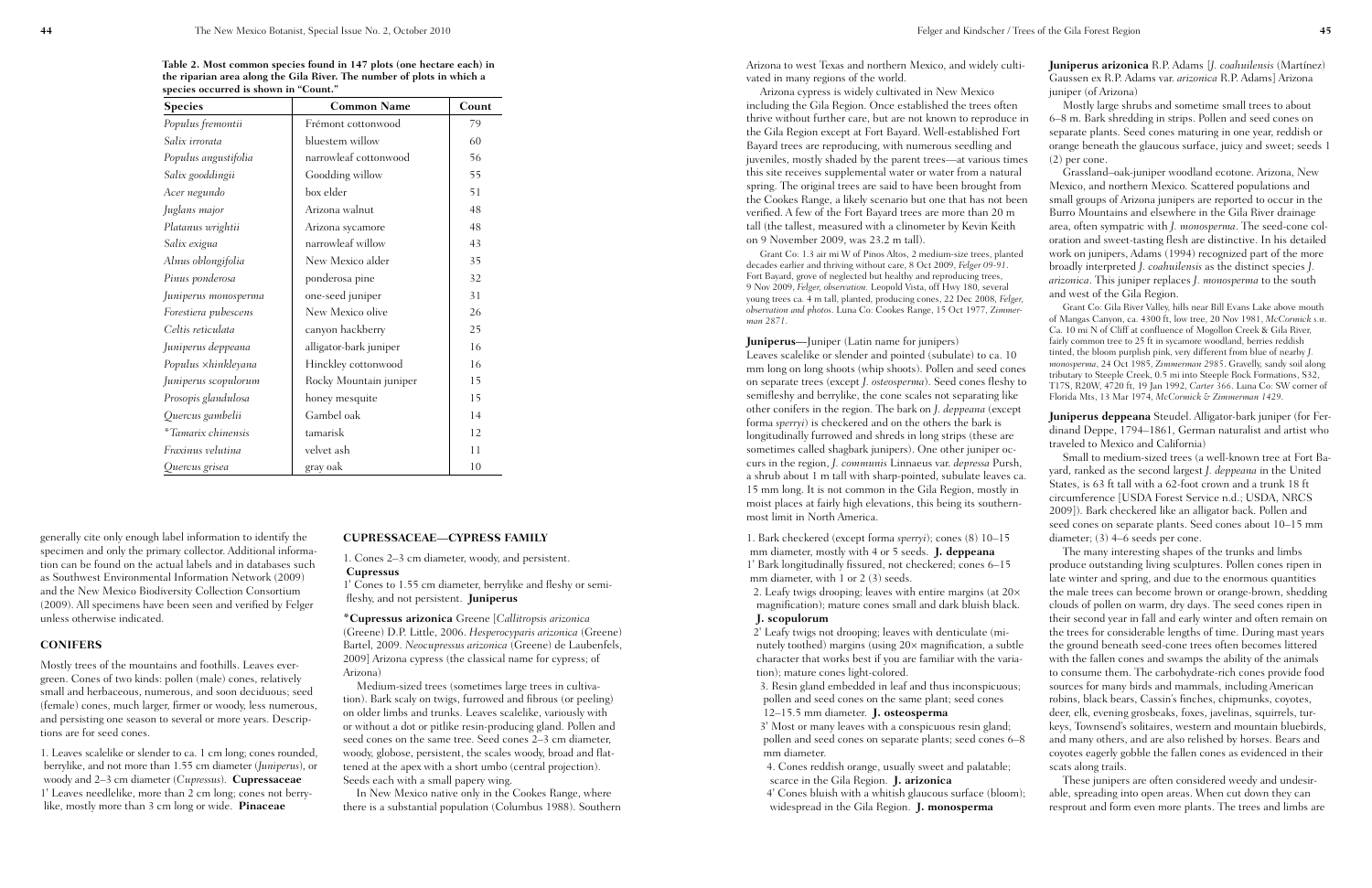persistent, the scale bracts much shorter than the mat scale and not 3-pronged. **Abies**

3' Branching of twigs mostly alternate; winter buds mostly pointed, not resinous or with thin, varnishlike resin;  $\log$ scars usually oval, on a small woody peglike base, tilted slightly higher on the lower (proximal) side and nearly flush on the upper (distal) side; cones not all at tree tops, pendulous, falling intact, the scales persistent  $w$ a conspicuous 3-pronged bract longer than the scale. **Pseudotsuga**

Large, conical or spire-shaped trees, with whorled branchi the leafy branches usually flattened into a horizontal plane (flattened sprays). Leaves flattened and linear. Seed cones upper branches near the tree tops, erect, cylindrical, rounded at the tip, and not bristly or spiny, maturing in one season falling apart scale by scale while still attached to the tree, scales fan shaped.

#### **Abies**—Fir (Latin for firs)

Temperate and cool regions of the Northern Hemisphe mostly Eurasia and North America. Includes important tim ber trees and many horticultural selections in cool temperature. and subarctic regions. The taxonomy of these and various other conifers can be confusing to nonspecialists, and closely related taxa (e.g., sister species and varieties or subspecies) are often distinguished by variation in such features as wo color, shape of basal bud scales, terpene patterns, and mo recently DNA.

1. Bark not soft and corky; leaves often  $3-6.5+$  cm long; res canals of leaves (seen in cross section) marginal (nearest lower epidermis); cones greenish. **A. concolor** 1' Bark rather soft and corky; leaves often 1.7–4 cm long; resin canals of leaves in a medial position (not adjacent to the epidermis); cones purplish. **A. lasiocarpa**

Abies concolor (Gordon & Glendinning) Lindley ex Hildebrand. Rocky Mountain white fir (of one color)

Bark smooth, silvery gray on young branches, becoming dark gray and deeply fissured. Leaves 3.1–6 (7.5) cm long, (1.5) 2–3 mm wide, green or bluish glaucous (both colors may occur on the same or different trees). Cones pale green.

Catron Co: Catwalk, Whitewater Canyon, 2 Jun 1964, *Hubbard* Bead Spring Trail, Mogollon Mts, 14 Sep 2009, *Felger 09-84*. Sierra 4 mi NW of Emory Pass, N slope, 24 Oct 1965, *Wright s.n.*

Bark silvery gray, smooth and rather soft like cork, with darker gray and furrowed. Foliage generally bluish glaucous Leaves 1.7–3 (4.5) cm long, 1.5–2 mm wide. Cones dark purple.

Widespread in mixed-conifer forest at elevations above 7600 ft. Western United States and the highest mountain northernmost Mexico–Baja California (Norte), Sonora, an Chihuahua.

**Abies lasiocarpa** (Hooker) Nuttall var*.* **arizonica** (Merriam) Lemmon [*A. arizonica* Merriam] Corkbark fir (hairy fruit; of Arizona)

| ture<br>əstly<br>эaf<br>d<br>ith                 | spread in western North America from Arizona and New<br>Mexico to Yukon and Alaska. Variety arizonica occurs in<br>Arizona, Colorado, and New Mexico. Hunt (1993) restricts<br>A. lasiocarpa to the Pacific Northwest and treats the inland<br>populations, including those in New Mexico, as A. bifolia A.<br>Murray. Allred (2008) recognizes the arizonica taxon at the<br>species level. We follow Earle (2009) and others in a more<br>conservative interpretation.<br>Catron Co: Mogollon Mts, 16 May 1964, Hubbard s.n. Grant Co:<br>Black Range, McKnight Cabin, 9700 ft, 1 Jul 1968, Hess s.n. (NMC). |
|--------------------------------------------------|----------------------------------------------------------------------------------------------------------------------------------------------------------------------------------------------------------------------------------------------------------------------------------------------------------------------------------------------------------------------------------------------------------------------------------------------------------------------------------------------------------------------------------------------------------------------------------------------------------------|
| ing,<br>е<br>s on<br>ıded<br>⊥and<br>the<br>ere, | <b>Picea</b> —Spruce (Latin for pitch, and the name of a pitch<br>pine)<br>Large, conical or spire-shaped trees occurring at highest<br>elevations. Cones falling entire. Both New Mexico species<br>are cultivated in Silver City.<br>1. Twigs finely pubescent; cones mostly less than 6 cm long,<br>the cone scales extending 3-8 mm beyond the seed-wing<br>impression. P. engelmannii<br>1' Twigs usually glabrous; cones mostly 6 cm or more in                                                                                                                                                          |
| m-<br>rate                                       | length, the cone scales extending 8-10 mm beyond the seed-<br>wing impression. P. pungens                                                                                                                                                                                                                                                                                                                                                                                                                                                                                                                      |
| sely<br>s)<br>boc<br>жe                          | Picea engelmannii Parry ex Engelmann subsp. engelman-<br>nii. Engelmann spruce (for George Engelmann, 1809-1884,<br>American botanist)<br>Bark on younger stems smooth, and on older, mature                                                                                                                                                                                                                                                                                                                                                                                                                   |
| esin'<br>the                                     | growth becoming scaly and peeling. Twigs and persistent leaf<br>bases with small, short, and thick glandular hairs, best seen<br>with magnification on fresh new growth. Leaves relatively<br>flexible, not sharp pointed or spinescent (generally longer and<br>a bit thinner than those of P. pungens). Seed cones mostly<br>less than 6 cm long. Cone-scale margins toothed to erose at                                                                                                                                                                                                                     |
| 0<br>de-                                         | apex.<br>Mixed-conifer forest in the Mogollon Mountains, mostly<br>above ca. 9300 ft. Notably common along the Bursum Trail,                                                                                                                                                                                                                                                                                                                                                                                                                                                                                   |
| g<br>5,                                          | often growing with P. pungens. The mortality rate of the ma-<br>ture Engelmann spruce along this trail is high enough to be of<br>concern (Kevin Keith, personal communication, 13 Septem-                                                                                                                                                                                                                                                                                                                                                                                                                     |
| en.<br>ıs in<br>ıd                               | ber 2009).<br>The main distribution of this species is in the interior<br>coniferous forests of northwestern United States and south-<br>western Canada where it ranges to coastal areas. From the<br>main body of its distribution this spruce occurs scattered<br>southward in isolated pockets and finally reaches southern                                                                                                                                                                                                                                                                                 |
| s.n.<br>ι Co:                                    | New Mexico and Arizona. Subspecies engelmannii is replaced<br>by subsp. mexicana (Martínez) P.A. Schmidt in montane<br>areas in Mexico and some areas in southeastern Arizona and<br>southwestern New Mexico. Populations in the Gila Region                                                                                                                                                                                                                                                                                                                                                                   |
| age<br>ЦS.                                       | are probably subsp. engelmannii (see Earle 2009). At its<br>northern geographic limits this species passes freely (hybrid-<br>izing and/or intergrading) into the north-temperate and arctic<br>white spruce, P. glauca (Moench) Voss. Although Engelmann<br>spruce has a relatively restricted range in the Gila Region, it<br>is common and the only spruce on the Pinaleño Mountains in<br>nearby southwestern Arizona (e.g., Southwest Environmental<br>Information Network 2009).                                                                                                                         |
|                                                  |                                                                                                                                                                                                                                                                                                                                                                                                                                                                                                                                                                                                                |

Mixed-conifer forest at higher elevations in the Black Range and Mogollon Mountains. *Abies lasiocarpa* is wide-

**Juniperus monosperma** (Engelmann) Sargent. One-seed juniper (one seed)

Small to medium-sized trees, rarely to ca. 15 m (an enormous one in Purgatory Chasm east of Lake Roberts is nearly 20 m tall and the uppermost part of the trunk is broken off). Bark shredding in thin strips. Leafy branchlets mostly drooping ("weeping") and notably slender, the scale leaves small and the resin gland inconspicuous. Pollen and seed cones on separate trees. Seed cones maturing in 2 years, small (5–8 mm diameter), bluish purple and glaucous especially when young, becoming darker when mature, the pulp soft. Seeds 1 (2) per cone.

2' Firs; twigs not rough, leaf scars at least partially flush with twig surface.

extensively harvested for firewood, and stumps and trees with missing limbs are commonplace, especially near roads. Dead stumps of trees harvested long ago, often larger than trunks of nearby existing trees, are often seen in the forests, even in remote places.

Abundant and widespread throughout the Gila Region above grassland into mixed-conifer forest (e.g., to ca. 9000 ft on Signal Peak). In our plots in the riparian area along the Gila River, it was found only at sites above 4700 ft.

Arizona to western Texas and southward in Mexico to the state of Puebla. Five weakly differentiated varieties are sometimes recognized, distinguished on DNA and growth habit. Arizona and New Mexico populations are var. *deppeana*.

A few individuals of the rare **J. deppeana** forma **sperryi** (Correll) R.P. Adams [*J. deppeana* var. *sperryi* Correll; for Omer Edison Sperry, 1902–1975, Texas botanist] have been found in the region. It is distinguished by having longitudinally furrowed bark that shreds in long strips rather than the usual checkered "alligator" bark.

Catron Co: Pie Town, 2350 m, 22 Sep 2004, *Johnson 15*. Grant Co: Saddle Rock Road, 16 Nov 2006, *Ward 85*. Adjacent to FS Road 853, 31 May 1995, *Villalba & Stevens 2169*. Sierra Co: Emory Pass, 8228 ft, 18 Apr 1989, *Wilson 10*. Forma *sperryi*: Grant Co., Rabb Park Trail, Black Range, 2 Jul 2009, *Felger 09-76*.

Large shrubs and small trees. Bark shredding in strips. Pollen and seed cones on separate plants. Seed cones maturing in one year, 6–8 mm diameter, with 1 (2 or 3) seeds. Pollen cones ripening in late winter, and like those of *J. deppeana* can produce staggering quantities of pollen with the result that male plants can become brown or orange in color, shedding clouds of pollen on warm, dry days.

Abundant and widespread, mostly grasslands into pine forest; a dominant in pinyon-juniper woodland. It was the most common juniper found in 32 of 147 plots we sampled in the riparian area along the Gila River and was found at sites above 4300 ft. Intermediate elevations from central Arizona to Colorado, New Mexico, Oklahoma, Texas, Chihuahua, and northern Sonora. *Juniperus monosperma* and *J. deppeana* are the most common junipers in the Gila Region.

Grant Co: Mangas Springs, 20 Nov 2003, *Kerwin 124*. 2 mi N of Silver City on Little Walnut Creek road, 20 Aug 1967, *Hess 1380*. Fort Bayard, 11 Oct 1995, *Zimmerman 4342*.

**Juniperus osteosperma** (Torrey) Little [*J. utahensis* Lemmon] Utah juniper (bone-seed)

Large shrubs and small trees. Bark shredding in strips. Scale leaves keeled; resin glands embedded in the leaf and inconspicuous. Pollen and seed cones on the same tree. Seed cones maturing in 1–2 years, large—often 12.3–15.5 mm diameter, the surfaces conspicuously bluish glaucous, the pulp rather dry and fibrous; seeds 1 (2) per cone.

Pinyon-juniper woodland and lower pine forest. Northwestern part of the Gila Region, including the vicinities of Glenwood and Reserve. Not found in the Gila River riparian area. Widespread in the Rocky Mountain region from Califor-

nia to New Mexico and north to Montana. Utah juniper is at its southern limit in southern New Mexico.

Catron Co: 8.4 mi N of Alma on Hwy 180, 5350 ft, 21 Jun 1991, *Carter 133*. FS [road] 141, 5.5 mi S of junction of Hwy 12 in Reserve, 30 May 1994, *Carter 1368*.

#### **Juniperus scopulorum** Sargent. Rocky Mountain juniper (growing on cliffs)

Mostly in pine and lower mixed-conifer forests, especially in moist canyons. In our plots in the riparian area along the Gila River it was found only above 5600 ft. It has a patchy distribution and is not common in the southern part of the Gila Region, but is common at Lake Roberts and farther north.

Western, temperate North America from southwestern Canada to the borderlands of north-central Mexico. It is the fastest-growing juniper in the Southwest and has light, strong wood. This species is related to the red cedar, *J. virginiana* Linnaeus, of eastern United States and adjacent Canada to Texas. Rocky Mountain juniper is replaced southward in the Sierra Madre Occidental of Mexico by *J. mucronata* R.P. Adams.

Catron Co: Quemado Lake, Juniper Campground, pinyon-juniper transition into ponderosa pine woodland, 25 Sep 2004, *Johnson 17*. Grant Co: Sapillo Campground, 6300 ft, *Huff 1979*. Meerschaum Canyon, 2 Sep 1972, *Zimmerman 2084*.

#### **PINACEAE—PINE FAMILY**

Almost all members of the family are native to the Northern Hemisphere and include some of the world's most commercially important trees, especially for timber and wood pulp. Pollen and seed cones on the same tree (ours, except *P. discolor*).

1. Pines; leaves (1) 2–6 in short-shoot fascicles, the fascicle bases with membranous sheaths; cones conspicuously woody, maturing in 2 or 3 years. **Pinus**

1' Leaves single, not in fascicles, without basal sheaths; cones not conspicuously woody, maturing in one season.

2. Spruce; twigs rough due to peglike projections persisting after the leaves fall; at highest elevations. **Picea**

3. Branching of twigs mostly opposite; winter buds blunt and covered with sticky resin; leaf scars circular, nearly flush with the stem, or if slightly raised then evenly raised all around, not on a woody peglike base; cones erect, in tree tops, breaking up scale by scale and the cone axis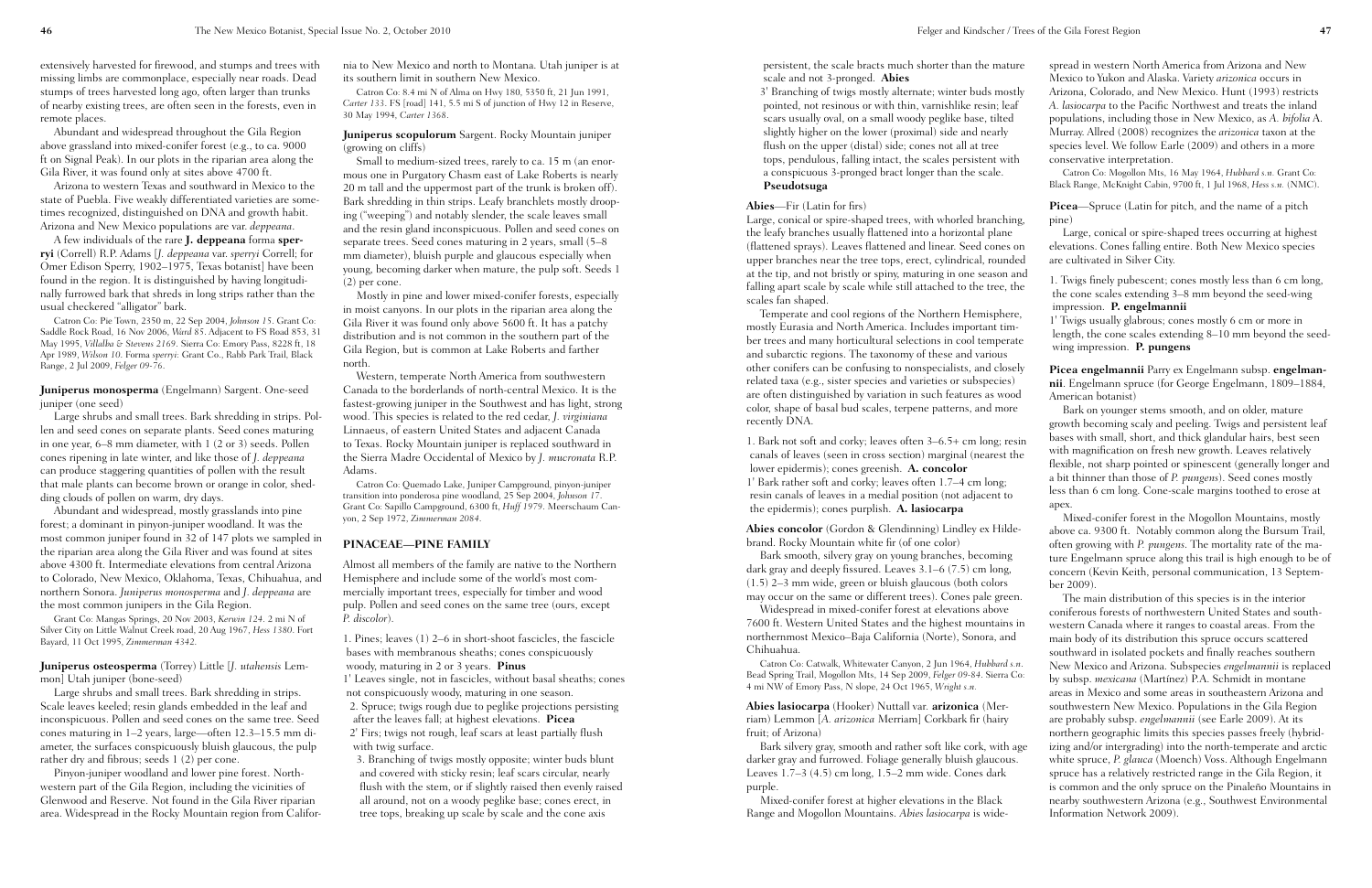Medium-sized to large trees. Bark deeply fissured, scaly, and dark colored. Fascicle sheaths deciduous. Leaves 3 per fascicle, 4–11+ cm long. Seed cones persistent probably for several years, dark, rather small (3.5–5 cm long) and rounded, on a short stout stalk, the stalk falling with the cone. This is the only pine north of Mexico that needs three years, instead of two, to mature its cones. It is also one of the few *Pinus* species capable of sprouting from cut stumps.

Upper margin of pinyon woodland and in pine forest. Locally in the Gila Region, including sites on Bear Mountain, Mogollon Mountains, and Cherry Creek Canyon in the Pinos Altos Range. This Mexican montane pine reaches its northern limits in southwestern New Mexico and southeastern Arizona, and ranges southward to Jalisco and Zacatecas.

This pine is closely related to *P. leiophylla* and they are often treated as varieties of a single species. *Pinus leiophylla* ranges from northwestern Chihuahua to Oaxaca. In the northern part of their ranges, *P. leiophylla* generally occurs eastward and at higher elevations in the Sierra Madre Occidental than does *P. chihuahuana*, although they also occur sympatrically. Ecological and morphological information and evaluation of the flavonoid composition of the needles of these two taxa support the recognition of *P. chihuahuana* at the species level (e.g., Almaraz-Abarca et al. 2006).

Grant Co: Bear Mt, 4 mi NW of Silver City, 7000 ft, 25 Mar 1964, *Zimmerman s.n.* Pinos Altos Range, ridge above Cherry Creek Canyon, 12 Mar 1992, *Zimmerman 3557*.

**Pinus discolor** D.K. Bailey & Hawksworth [*P. cembroides* Zuccarini var. *bicolor* Little] Border pinyon; *piñón* (of two different colors)

Grant Co: Brushy Mountain Road, 11 km S of Mule Creek, 6060 ft, tree 9 m tall, *Felger 09-25*. Big Lue Mts, Coal Creek, S8, T14S, R21W, 20 May 1995, *Hubbard s.n*. (UNM). Fort Bayard horse pasture, oak-juniper, 6200 ft, 26 Sep 1964, *Alford s.n.* Coniferous forest, ridgetop along Hwy 90, 1 mi S from Iron Creek Campground, 18 Apr 1986, *Rolph 13*. Foothills of Pinos Altos Range, N of Ft Bayard, ca. 0.75 mi NE of Signal Knob, juniper-pine savanna, fairly common low tree to 6 m, 10 Nov 1992, *Zimmerman 4236*.

Small to medium-sized trees. Bark dark brown and fissured. Fascicle sheaths deciduous. Leaves mostly 3 per fascicle, often 3–5+ cm long, the inner surfaces whitish (due to longitudinal lines of white stomata). Pollen and seed usually on different trees (unique among regional pines and worthy of study for the Gila Region population; see Floyd 1983 and Felger et al. 2001). Cones maturing in fall, pale brown, often 2–4 cm long, broader than long, the scales ending in a blunt knob. Seeds edible and not winged. then gently ground on a metate to crack open the hard shell. The seeds were separated from the seed coat by winnowing in baskets together with hot coals, which further parched or toasted the seeds. The fresh seeds are soft, white, and delicious. Catron Co: Willow Creek Recreation Area, 8600 ft, dry ridges, 27 Jul 1968, *Demaree 48733*. Grant Co: Near Silver City, 5600 ft, 9 Apr 1936, *Stambaugh 962*.

**Pinus edulis** Engelmann var. **edulis**. Pinyon, *piñón* (edible) Small to medium-sized trees. Bark blackish brown and fissured. Fascicle sheaths deciduous. Leaves 2 per fascicle (occasionally some fascicles with 1 leaf), 2.5–5 cm long, and rather firm. Cones pale brown, mostly 3.5–5 cm long, broader than long, the scales ending in a blunt knob. Seeds not winged. The cones and seeds mature in fall.

Pinyon-juniper woodland and ponderosa-pine forest. Fairly common but localized in the Gila Region in western Grant County from Brushy Mountain northward nearly to the San Francisco River in Catron County. Sometimes growing intermixed or close to *P. edulis*, from which it is readily distinguished by (1) having leaves in 3's, more slender and flexible ("softer"), and often somewhat longer; (2) overall smaller cones; and (3) the seed coat or shell harder and thicker. Several specimens and apparent populations of 3-needle pinyons occur in scattered pockets elsewhere in the Gila Region; these intriguing pinyons warrant investigation. *Pinus discolor* is primarily a Mexican species in borderland areas of southeast Arizona, southwest New Mexico, and mountains of northern Mexico to Queretero. The taxonomy **Pinus edulis** var. **fallax** Little (false or deceptive) This pinyon differs from var. *edulis* by having a single leaf per fascicle and the leaves tend to be stouter than those of var. *edulis*. Some pinyon populations at lower elevations in the Gila Region have 1 leaf per fascicle (sometimes some fascicles with 2 leaves). Populations of 1-needle pinyons are found in Grant County in Steeple Rock Canyon and Wildhorse Canyon region near Saddelrock. Several single-needle trees occur in the headwaters of Little Bear Canyon in the Burro Mountains (Kevin Keith, personal communication, 9 September 2009). Pinyons with 1- and 2-needle fascicles in Sycamore Canyon south of Cliff appear intermediate between var. *fallax* and var. *edulis*.

Pinyon-juniper woodland and pine forest, in diverse and mostly upland and nonriparian habitats. Not surprisingly, it is rare in our Gila riparian plots, only occurring in 2 of 147 plots, with the lowest occurrence at 5400 ft. This is one of the most common and widespread trees in the Gila Region. It is the state tree of New Mexico. Southwestern United States and Mexico in Chihuahua.

is subject to debate and some authors consider *P. discolor* to be a synonym of *P. cembroides* (e.g., Allred 2008; Kral 1993), which in our opinion does not occur in New Mexico (e.g., Ferguson et al. 2001). An extensive population of 1-needle pinyons grows in the Florida Mountain in Luna County. Similar pinyons are in sub-Mogollon regions in Arizona and the Grand Canyon region and had a much greater range during Ice Age times (Fel-

The seeds, or pinyon nuts, are commercially wild harvested. Significant harvests occur during mast years. Native Americans often obtained optimal harvests by gathering nearly ripe green cones just starting to open. Typically men would pull down the cones with a specific harvest-pole and women and children gathered the cones in baskets. The gummy exudate on the cones can make for caution in handling. The cones were roasted near hot coals, causing them to open. Threshing removed the seeds, which were toasted and

Catron Co: Bursum Trail, 9700 ft, 14 Sep 2009, *Felger 09-80*. Mogollon Baldy Peak, barren area surrounded by spruce forest, in more exposed areas, 25 ft tall, near edge of forest, 10,700 ft, 25 Aug 1968, *Hess 2312* (ARIZ). Mogollon Mts, on or near the west fork of the Gila River, "approx. 11,000 ft" [highest peak is actually 10,770 ft], 20 Aug 1903, *Metcalfe 547* (ARIZ, NMC).

**Picea pungens** Engelmann. Colorado blue spruce (pungent, ending in a sharp, hard point, referring to the leaves)

Bark on younger stems slightly scaly, on older wood becoming fissured and not scaly. Twigs and leaf bases glabrous. Foliage varies from tree to tree, either green or bluish without apparent pattern. Leaves firm, with a sharp (often spinescent) tip; the leaves generally shorter and thicker than those of *P. engelmannii*. Seed cones mostly 6–7.7 cm long, the cone scales with wavy margins.

Mixed-conifer forest, mostly above 8000 ft. Common in the higher forested zones in the Mogollon Mountains, such as at Willow Creek. Blue spruce is more common and wider ranging in the Gila Region than Engelmann spruce. Blue spruce occurs in montane forests in interior, intermountain areas of western United States, and finds its southern limits in southern New Mexico. It is cultivated in Silver City and around the world in regions with cool or cold winters. There are many horticultural selections, especially for the attractive blue to silvery color. Juvenile blue spruce trees are widely sold as Christmas trees.

Edward Castetter's enigmatic 1939 specimen from the Black Range is the only known record for spruce in the Gila Region outside of the Mogollon Mountains. Iron Creek Trail no longer exists, although there might have been a trail along Iron Creek from the campground to just below Wrights Cabin. Since about 2000 there has been a considerable dieoff of *Abies concolor* (Kevin Keith, personal communication 2009), and *Picea* would be even more vulnerable. Does *Picea* actually exist in the Black Range?

Catron Co: Willow Creek, 8000 ft, 29 Jun 1974, *Zimmerman 2668*. Mogollon Baldy Peak, barren top surrounded by spruce, 10,700 ft, 25 Aug 1968, *Hess 2311* (ARIZ). Mogollon Mts, 15 mi N of Mogollon in Indian Creek Drainage system, 8300 ft, 4 Sep 1968, *Hess 2389* (ARIZ). Grant Co: Black Range on Iron Creek Trail, Sierra County [sic], 9 Jul 1939, "coll. & determined by *E.F. Castetter 10713*" (UNM, image seen).

**Pinus**—Pines, pinyons; *pinos, piñones* (Latin name for pines)

Leaves needlelike (often called needles), (1) 2–5 in fascicles (bundles), the fascicle bases enclosed by a persistent or deciduous sheath of membranous scales. (The number of needles per bundle is convenient for general identification purpose, but exceptions may occur.) Pollen and seed cones on the same tree (ours, except *P. discolor*). Seed cones maturing in 2 years (or 3 for *P. chihuahuana*), falling intact, or the base remaining attached to the twig, or the cones persistent for a number of years. Cones woody, with spirally arranged scales; apex of scales conspicuously thickened or not, the apophysis (exposed part) commonly wide and generally rhombic in outline, usually transversely keeled and usually with a prominent terminal or dorsal umbo (protuberance), unarmed or ending in a spine or prickle (mucro). Each scale (except the few uppermost and lowermost ones) bears 2 ovules near its base. Seeds winged or not, the wings persistent or deciduous.

1. Pinyons; leaf sheaths deciduous; leaves mostly not more than 5 cm long; cones light brown, generally not persistent (falling at maturity), broader than long, without prickles or spines; seeds not winged.

2. Leaves 1 per bundle. **P. edulis** var. **fallax**

2' Leaves (1) 2 or 3 per bundle.

3. Leaves usually 3 per bundle, usually to 1 mm wide. **P. discolor**

3' Leaves (1) 2 per bundle, usually 1–1.5 mm wide. **P. edulis** var. **edulis**

1' Pines other than pinyons; leaf sheaths persistent or deciduous; leaves more than 5 cm long; cones of varying color, persistent or not, as broad as to mostly longer than wide, with or without prickles or spines; seeds winged (except *P. strobiformis*).

4. Leaves 5 per bundle.

5. Leaves (10) 12–25 cm long; cones 4–10 cm long, less than twice as long as wide. **P. arizonica**

5' Leaves 5–9 cm long; cones 13–33 cm long, more than twice as long as wide. **P. strobiformis**

4' Leaves usually 3 per bundle.

6. Leaf sheaths soon deciduous; leaves 4–10 (11+) cm long; cones to ca. 5 cm long, blackish and persistent on the tree. **P. chihuahuana**

6' Leaf sheaths persistent; leaves 9–22.5 cm long; larger cones 5–9 cm long, brown, not persistent. **P. ponderosa**

**Pinus arizonica** Engelmann var. **arizonica** [*P. ponderosa* var. *arizonica* (Engelmann) Shaw] Arizona pine (of Arizona)

Medium-sized to large trees. Similar to ponderosa pine but the leaves finer and 5 per fascicle, and the seed cones tend to be smaller.

Pine forest and lower mixed conifer forest. The most extensive Gila Region population known to us ranges across the northeastern portion of the Pinos Altos Range from the vicinity of Cherry Creek Canyon northward nearly to Sapio Campground. Elsewhere in the region it occurs in local pockets. This montane Mexican pine is at its northern limit in the Gila Region.

Southeast Arizona and southwest New Mexico, and the Sierra Madre Occidental of western Mexico southward to Durango. Two other varieties are usually recognized, both in northern Mexico. *Pinus arizonica* has often been treated as variety of *P. ponderosa* (e.g., Allred 2008), but most contemporary researchers recognize it as a distinct, polytypic species, with possible introgression in Arizona and New Mexico (Earl 2009; Farjon and Styles 1997; Gernanadt et al. 2009). Arizona pine and its varieties have been heavily exploited for lumber in Mexico (Felger et al. 2001; Perry 1991).

Grant Co: Sheep Corral Canyon, 0.9 mi W of Hwy 15, 7250 ft, 23 Jun 1993, *Carter 1057*. Pinos Altos Range, Tadpole Ridge, 9 Apr 1992, *Zimmerman 3583*. Frequent tree to 25 m height, with *Pinus ponderosa* var. *scopulorum*, N-facing slope, adjacent to FS 282, 0.9 mi W from junction with Hwy 15, 7300 ft, 17 Aug 1994, *Huff 1821*.

**Pinus chihuahuana** Engelmann [*P. leiophylla* Schiede ex Schlechtendal & Chamisso var. *chihuahuana* (Engelmann) G.R. Shaw] Chihuahua pine (of Chihuahua)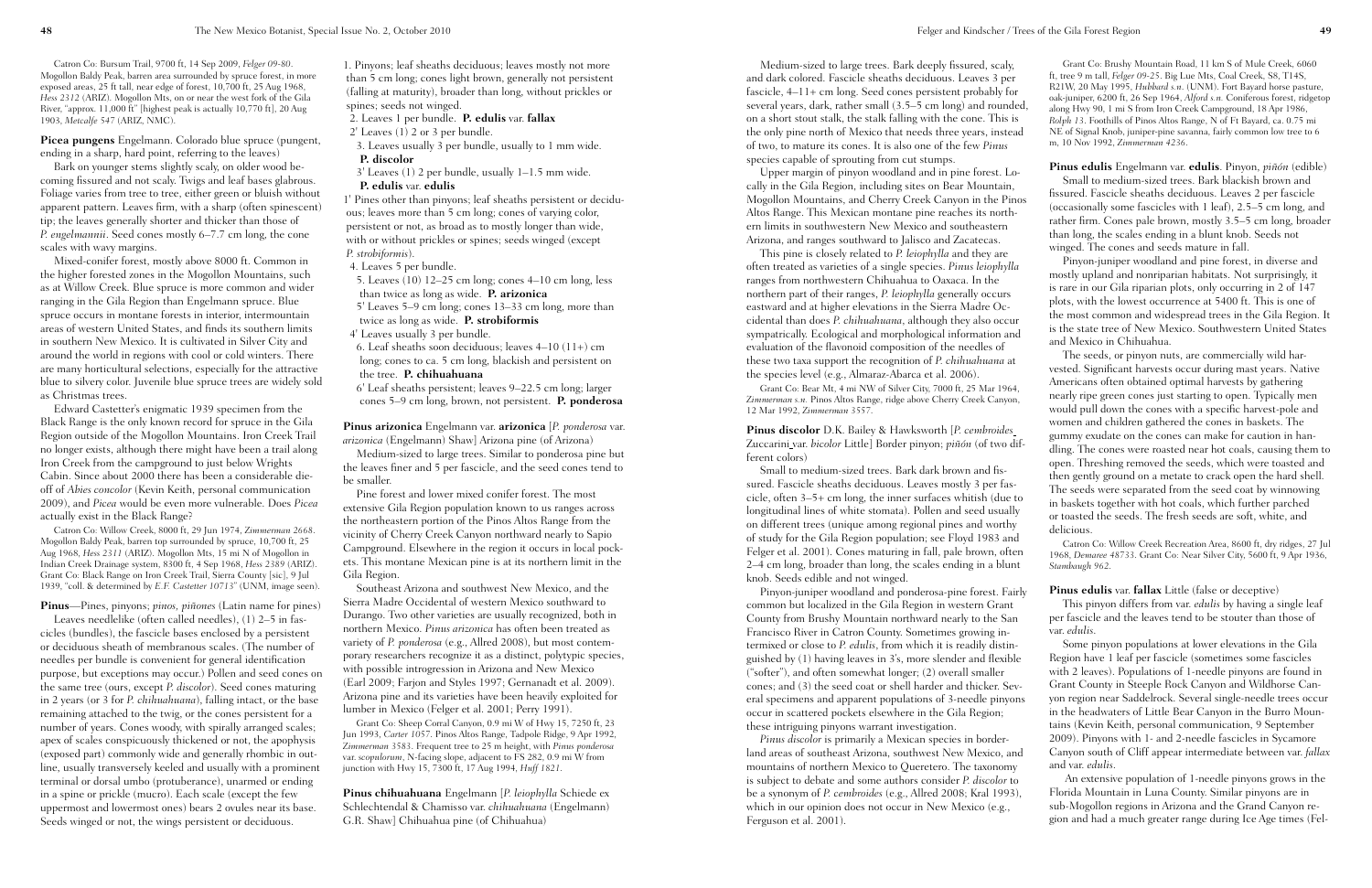Grant Co: Hwy 35, Acklin Hill, 28 Oct 2006, *Ward 83*. Mill Canyon Road, 100 m W of Hwy 90, 5750 ft, 20 Jul 2001, *La Marca s.n*.

#### **ANGIOSPERMS—EUDICOTS**

Unless otherwise mentioned, all eudicot trees in the Gila Region are winter deciduous and have simple leaves.

#### **ACERACEAE—Maples, see SAPINDACEAE**

**ADOXACEAE—ADOXA FAMILY** (includes Caprifoliaceae, in part)

**Sambucus cerulea** Rafinesque [*S. nigra* Linnaeus subsp. *cerulea* (Rafinesque) Bolli. *S. mexicana* C. Presl ex de Candolle. *S. cerulea* var. *mexicana* (C. Presl ex de Candolle) L.D. Benson. *S. neomexicana* Wooton. *S. cerulea* var. *neomexicana* (Wooton) Rehder. Different authors give *caerulea* or *cerulea*, and a case may be made for either spelling.] Blue elderberry (Latin name for elder, from Greek name for a musical instrument made from wood of plants in this genus; blue)

Shrubs to small trees. Leaves opposite, pinnately compound with 3–9 leaflets. Flowers cream-white, in dense, compound umbel-like cymes. Fruits small and berrylike, dark blue or blackish.

Widely scattered but seldom common in the Gila Region, low to high elevations, woodlands to mixed-conifer forest; riparian at lower elevations. Southwestern United States and northern Mexico. Elderberry trees have long been cultivated for the berries, which can be eaten fresh but mostly are made into preserves and jelly, and also wine, and used medicinally. The unripe fruits and the herbage can be poisonous.

Bolli's (1994) treatment of the genus recognizes *S. nigra* in Europe and the Americas with six geographic subspecies, including subsp. *cerulea*, that are sometimes difficult to distinguish. Eriksson and Donoghue (1997, 567) show that "our accessions of *Sambucus nigra* sensu Bolli (1994) form a clade with the exception of *S. cerulea*, which we conclude should be treated as a separate species." Two varieties are sometimes recognized for New Mexico: var. *mexicana*, characterized by 5–7 and smaller leaflets, smaller inflorescences, and occurring at lower elevations; and var. *neomexicana*, with 5–9 and larger leaflets, larger inflorescences, and occurring at higher elevations.

Catron Co: Mogollon, 26 Aug 1972, *Hunt 80*. Grant Co: Signal Peak, 8000 ft, 12 Jul 1960, *Zimmerman 1132*.

#### **BETULACEAE—BIRCH FAMILY**

#### **Alnus**—Alder (Latin for alder)

Hardwood trees and shrubs, with nitrogen-fixing root nodules. Winter buds and young twigs resinous. Leaves alternate, the margins (ours) doubly serrated. Flowers inconspicuous, unisexual, the female flowers in woody, upright, semipersistent conelike catkins, the male flowers in drooping herbaceous catkins. Fruits of 1-seeded, minute, and winged nutlets.

#### 1. Shrubs and small trees; leaf margins with sharp teeth. **A. incana**

1' Medium-sized to large trees; leaf margins with relatively blunt or rounded teeth. **A. oblongifolia**

**Alnus incana** (Linnaeus) Moench subsp. **tenuifolia** (Nuttall) Brietung [*A. tenuifolia* Nuttall] Thinleaf alder (gray; thin leaves)

Large shrubs and small trees. Bark gray or reddish brown; becoming scaly. Leaves broadly oblong to ovate.

Riparian habitats in pine forest and riparian and nonriparian in mixed-conifer forest, locally in the Black Range, Mogollon and San Francisco mountains. The species occurs in North America and northern Eurasia; subsp. *tenuifolia* ranges from Chihuahua and New Mexico to California and north to Alaska and Yukon.

Catron Co: Willow Creek at Willow Creek Campground, 8000 ft, small tree to 6 m, 1 Jul 1992, *Carter 739*. San Francisco River adjacent to FS 882, Apache Nat'l Forest, riparian with *Salix irrorata, Rosa woodsii, Populus angustifolia*, 3–4 m tall, 19 Jun 1995, *Huff & Stevens 2244*. Sierra Co: Turkey Run, Black Range, 33º20.37'N, 107º57.35'W, 7080 ft, riparian, Aug 2000, *Mertz s.n.* (NMCR).

**Alnus oblongifolia** Torrey. Arizona or New Mexico alder (oblong leaves)

Medium-sized to large trees. Bark light gray and fairly smooth, becoming checkered and furrowed on larger trunks. Leaves elliptic to ovate, generally thicker and not as broad as those of *A. incana*.

Widespread and common in riparian habitats; oak woodland, pine forest, and mixed-conifer forest. Common in the riparian plots above 4500 ft and also recorded as low as 4300 ft. There are numerous dead trees along Gallinas and Animas creeks in the Black Range resulting from the drought of 2005. New Mexico, Arizona, Chihuahua, and Sonora.

Catron Co: Upper Mineral Creek Canyon, 22 Oct 2009, *Felger 09- 93*. Grant Co: Cherry Creek Campground near Pinos Altos, 2160 m, 6 Oct 2001, *Hill 39*.

#### **BIGNONIACEAE—BIGNONIA FAMILY**

**Chilopsis linearis** (Cavanilles) Sweet subsp. **arcuata** (Fosberg) Henrickson. Desert willow (Greek, resembling lips, in reference to the corolla; narrow)

Shrubs to medium-sized trees, and occasionally large trees. Leaves opposite, whorled, or sometimes alternate, elongated and linear. Flowers attractive, bilateral, whitish to pale pink, mostly late spring and early summer. Fruits of slender, elongated, and persistent capsules. Seeds flattened and papery winged.

Widespread and common, mostly along drainageways in desert, grassland, and pinyon-juniper; mostly below 6000 ft. This species was only in the riparian plots below 4800 ft. It is especially common along sandy washes in the Burro Mountains. Widely cultivated in the region, including deep pink to purplish horticultural selections.

There are two subspecies—the western subsp. *arcuata* in Baja California (Norte) and California to Sonora, Utah, and western New Mexico; and the eastern subsp. *linearis* east of

ger and Van Devender forthcoming). Taxonomy of the *fallax* pinyon is far from settled, with this taxon variously attached to *P. edulis* or *P. monophylla* Torrey & Frémont of California. The 1-needle condition seems to be an adaptation to drought or drier conditions, which is largely confirmed by chloroplast DNA studies (Cole et al. 2007; Zavarin et al. 1990).

Grant Co: Sycamore Canyon, S of Cliff, 8 Nov 2009, *Felger 09-98*  (fascicles with 1 and 2 needles). Adjacent to Steeple Rock Canyon Creek, S29, R20W, T17S, 4720 ft, limestone and alluvial soil, 19 Jan 1992, *Carter 367*.

**Pinus ponderosa** Douglas ex Lawson & C. Lawson var*.*  **scopulorum** Engelmann*.* Rocky Mountain ponderosa pine, western yellow pine (heavy; growing on cliffs)

Large trees. Bark often orange-brown and flaking in puzzlelike pieces, and smelling of vanilla when exposed to sun. Young trees (trunks less than ca. 30 cm diameter) are sometimes known as "blackjacks" due to their blackish, furrowed ridges. Leaves 3 per bundle (occasionally 2 per bundle on young trees), 9–22.5 cm long. Cones sessile, usually 5–9 cm long (sometimes 3–5 cm long under drought conditions), the cone scales with a prominent spine. The basal scales remain on the twig after the rest of the cone falls, so the lowermost scales of the cone are missing, and the same condition is seen on *P. arizonica* cones.

Abundant and widespread in the Gila Region, defining the pine forest; pinyon zones to mixed-conifer forest. It is a common riparian species in the vegetation plots along the Gila River above 5400 ft. Large, old-growth trees are found in many places with some remarkable stands that have never been logged, such as in McKenna Park along the West Fork of the Gila River. Ponderosa pine forest stretches continuously for about 300 miles from the Gila Region along the Mogollon Rim to northern Arizona near Flagstaff.

Variety *scopulorum* is widespread in the inland western United States from Arizona and New Mexico to southwestern Canada, and barely extends into northernmost Mexico in Chihuahua and Sonora. Variety *ponderosa* occurs along the Pacific Coast from California to British Columbia. Ponderosa pine is one of the most important timber trees in the western United States. The systematics of *Pinus* subsection *Ponderosae*, however, appears far from resolved, with moleculargenetic research revealing a more complex situation than the simplified but user-friendly taxonomy presented here (e.g., Gernanadt et al. 2009).

Catron Co: Quemado Lake, near Juniper Campground, 2350 m, 25 Sep 2004, *Johnson 18*. Grant Co: Cherry Creek campground, 7000 ft, 15 May 1966, *Rogers s.n*.

**Pinus strobiformis** Engelmann [*P. ayacahuite* Ehrenberg var. *strobiformis* (Engelmann) Lemmon. *P. ayacahuite* var. *brachyptera* G.R. Shaw] Southwestern white pine (cone shaped, *strobus* for cone and *formis* for formed)

Large trees. Bark grayish and smooth, becoming fissured with age. Leaves 5 per fascicle, relatively short, 5.5–9 cm long, slender, soft, and flexible, each leaf generally glaucous (whitish) on the inner surface giving the foliage a "two-tone" appearance. Fascicle sheaths deciduous (as in *P. chihuahuana*). Cones cylindrical and heavy, 13–25 cm long (the

largest cones of any conifer in the region), with sticky, gummy exudate; cone scales recurved at the tip and without spines. Seeds wingless or nearly so.

Common and widespread in pine and mixed-conifer forests above 7000 ft. Arizona to Texas and southward to Zacatecas, San Luis Potosí, and Durango. This is a Mexican montane species, replaced northward by the closely related *P. flexilis* James, the limber pine, and in southern Mexico and Central America by *P. ayacahuite*. Opinions differ as to where to taxonomically slice apart the continuum in this clade of white pines.

Catron Co: South Fork of Negrito Creek, 8100 ft, 28 Apr 1994, *Huff 1266*. Grant Co: McKnight's Cabin, on top of Black Range Crest, 1 Jul 1968, *Hess 2044* (NMC).

**Pseudotsuga menziesii** (Mirbel) Franco var. **glauca** (Mayer) Franco. Rocky Mountain Douglas-fir (from the Greek *pseudos*, false, and Japanese *tsuga*, hemlock; for Archibald Menzies, 1754–1842, Scottish physician and naturalist; glaucous)

Large trees. Bark smooth and silvery gray, becoming brown, rough, and fissured. Leaves 1.5–4 cm long, the upper surfaces with a median groove or channel, the lower surfaces with 3 raised veins. Cones 2.8–8 cm long, pendulous, reddish brown, maturing in one year, falling intact, the scales broad, rather thin and with a 3-pronged bristly bract projecting well beyond the scale, the middle prong longest.

Common and widespread in the region. Pine and mixedconifer forests, above 6000 ft. At low elevations, such as at Lake Roberts, it is generally restricted to north-draining canyons or steep north-facing slopes. Variety *glauca* occurs in inland western North America from Canada to Oaxaca, Mexico. It is replaced by var. *menziesii* westward towards the coast from northern California to British Columbia. Douglas fir is a valuable timber species and is often grown for Christmas trees. There are numerous horticultural selections.

Catron Co: South Fork of Negrito Creek, 8100 ft, 28 Apr 1994, *Huff 1266*. Sierra Co: North Percha Canyon, 4 May 2009, *Felger 09-38A*.

#### **ANGIOSPERMS—MONOCOTS**

#### **ASPARAGACEAE—ASPARAGUS FAMILY** (includes Agavaceae)

**Yucca elata** Engelmann. Soaptree yucca (Carib Indian name *yuca*, for manihot, erroneously applied; tall, apparently referring to the inflorescences)

Shrub-sized yuccas and occasionally approaching 5 m tall at lower elevations, plus the flowering stalk. Trunk single- to several-branched. Leaves narrow and flexible; leaf margins white with threadlike fibers. Flowering stalks 2–3 m tall. Flowers white, opening wide at night, with 6 petal-like tepals 4–7 cm long; May–July. Fruits of dry capsules. Seeds flattened, D-shaped, blackish, and numerous.

Abundant and widespread in desert and grassland, and open areas into lower pinyon-juniper woodland and sometimes into pine forest. Arizona to Texas, northeastern Sonora, Chihuahua, and Coahuila.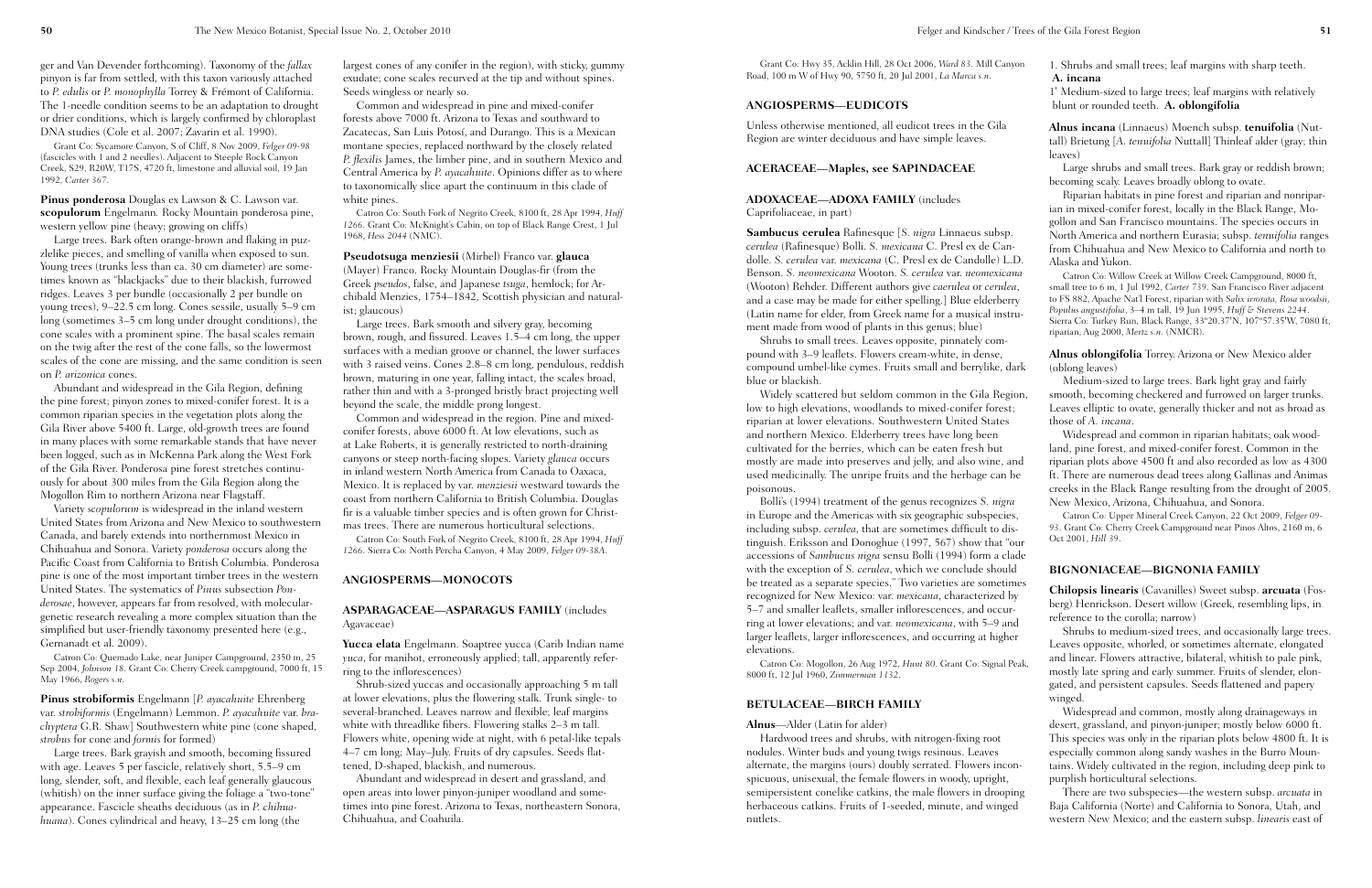Near Willow Springs Canyon on Georgetown Road, 1 Sep 1992, *Zimmerman 4063*. **Robinia**—Locust (for Jean Robin and his son Vespasian, 16th- and 17th-century gardeners and herbalists to the French courts during the reigns of Henry IV and Louis XIII) 1. Widespread; flowers pink to lavender; flowering stalks and

pods usually glandular. **R. neomexicana** 1' Occasional in disturbed habitats; flowers white; flowering

stalks not or only sparsely glandular, the pods not glandular. **R. pseudoacacia**

**Robinia neomexicana** A. Gray. New Mexico locust (of New Mexico)

Shrubs to medium-sized trees. Bark pale brown to gray, smooth, becoming moderately fissured and irregular on larger trees. Twigs and branches usually with sharp, paired stipular spines. Leaves odd-pinnate, often 8–25 (30) cm long, the leaflets ovate to oval, 9–23 per leaf. Flowers fragrant, pink to lavender and showy, in usually drooping racemes; mass flowering in late spring and early summer and diminishing through August. Pods 4–10 cm long, gradually dehiscent, with coarse, glandular, brown hairs or sometimes glabrate.

4800 ft. This species is found in the southwestern United States and northern Mexico. Variety *torreyana* occurs largely west of the Continental Divide and var. *glandulosa* ranges from New Mexico to Kansas and the northeastern Mexican states. Grant Co: Infrequent, to 20 m in height, Signal Peak Road 0.3 mi from Hwy 15, 7500 ft, 10 Jul 2001, *Carter 1S04*. Mimbres River, near San Lorenzo, road near bridge, 5780 ft, 8 Jul 1977, *Boles s.n.* (NMC). **FAGACEAE—BEACH FAMILY**

Widespread and common across the region, 4800–9500 ft. Pinyon-juniper and oak woodland to mixed-conifer forest. Often forming spiny thickets from root sprouts, especially on moist exposed or disturbed sites. California to west Texas, Nevada, Utah, Colorado, and northern Chihuahua and Sonora.

Grant Co: Sycamore Canyon, S of Gila, 22 Nov 2009, *Felger 09-99*. Leaves odd-pinnate. Flowers pea-shaped (papilionoid). **Quercus**—Oak; *encino*, *roble* (Latin name for oak) Trees or shrubs with rough bark. Leaves alternate, with stellate and simple hairs and glands, with age the hairs may be shed, especially from the upper surfaces. Flowers unisexual, small and rather inconspicuous, although massive displays of yellowish, staminate inflorescences may occur in late spring and early summer. Acorns annual (maturing within one year) and located among the leaves of the current year; or biennial (maturing in two years) and the mature acorns on leafless parts of the twigs below the current year's leaves.

Two weakly differentiated varieties occur in the Gila Region, var. *neomexicana* and var. *rusbyi* (Wooton & Standley) Martin & Hutchins ex Peabody, the latter distinguished by reduced pubescence. New Mexico locust is an attractive garden tree often grown regionally and selected horticultural varieties are available.

Catron Co: 6 mi E of Glenwood, Whitewater Canyon, 4800 ft, 2 May 1972, *Patterson 54*. Grant Co: Route 15 between Cherry Creek campground and Ben Lilly Monument, 7000 ft, 31 May 1997, *Dunne-Brady 207*.

#### \***Robinia pseudoacacia** Linnaeus. Black locust (false acacia)

Mostly medium-sized trees, sometimes propagating by root sprouts. Twigs mostly bearing large, sharp spines. Leaves becoming bright yellow in fall. Flowers white and fragrant; late spring and early summer. Pods smooth or nearly so.

Occasionally persisting from cultivation or rarely feral in disturbed habitats, especially riparian areas, 5800–8800 ft. Native to eastern United States and widely planted in temperate regions.

#### Oaks are grouped into two subgenera and New World oaks fall into three sections of subgenus **Quercus**:

Section **Quercus** (*Leucobalanus*), **white oaks**. Bark generally light gray and often scaly or checkered. Acorns annual; inner shell of the fruit case glabrous, the fresh seeds (cotyledons) whitish, pink, or purplish. Represented in the Gila Region by *Q. arizonica*, *Q. gambelii*, *Q. grisea*, *Q. rugosa, and Q. turbinella*.

Section **Lobatae** (*Erythrobalanus*), **red or black oaks**. Bark generally dark gray or blackish, with age becoming furrowed. Maturation time of the acorns is often diagnostic and ecologically significant, the acorns annual or biennial; inner shell of the fruit case woolly-pubescent, the fresh cotyledons whitish or yellow. Represented in the flora region by *Q. emoryi* and *Q. hypoleucoides*.

Section **Protobalanus**, **golden-cup oaks**. Bark light- to dark-colored. Acorns biennial and acorn shell woolly inside. One species, *Q. chrysolepis*, is found in New Mexico.

Although most oaks in the flora area are identifiable by general leaf characteristics, differences in pubescence and epidermal glands can be critical in sorting out difficult specimens. For this purpose high-power magnification may be necessary. These hairs are best seen on young leaves since older leaves tend to be glabrate. Otherwise, the best time to study oaks is at the end of the growing season, in late summer or early fall, when the leaves are mature. Leaf pubescence (hairs) discussed in the species accounts generally refers to mature leaves found from late summer or early fall until late spring before the new leaves emerge. It is best to work with sun leaves since shade leaves and "water sprouts" may present unusual features.

Oaks frequently form hybrid swarms and plants and populations with intermediate morphology are common, sometimes making identification an art form. The major difficulty in oak taxonomy comes from attempts to discriminate boundaries within a many-sided continuum. The five major oak species in the Gila Region, *Q. emoryi, Q. gambelii, Q. grisea, Q. hypoleucoides*, and *Q. rugosa*, are readily distinguished, but distinctions between *Q. arizonica* and *Q. grisea*, and *Q. grisea* and *Q. turbinella* sometimes can be problematic.

*Quercus gambelii* is the only oak in the flora area with a temperate affinity and the only one that is always winter

the Gila Region in New Mexico, Texas, and adjacent northern Mexico to Zacatecas (Henrickson 1985).

Catron Co: Pleasanton, San Francisco River, 4600 ft, 23 Sep 2001, *Nordquist 107*. Grant Co: Bar Six Canyon, 2.4 mi W of junction Forest Service Road 825, 5800 ft, 18 Jun 1992, *Huff 695*.

**CANNABACEAE—HEMP FAMILY** (includes Ulmaceae, in part)

**Celtis reticulata** Torrey. Canyon hackberry (Greek to Latin name for *C. australis*, adapted by Linnaeus; netlike)

Small to mostly medium-sized trees. Bark smooth or with large irregular corky warts. Leaves alternate, asymmetric at the base, and scabrous (rough, sandpaperlike surfaces); leaf margins entire or essentially so, or sometimes toothed on large leaves. Flowers small and inconspicuous, mostly unisexual and some bisexual. Fruits of rounded drupes, 1-seeded, orange or red-brown, soon becoming hard and dry. Flowering with new leaves in spring.

Widespread and common, mostly below 6000 ft, especially in riparian habitats and other drainageways and lower slopes. Common in the Gila riparian area plots. Western United States and northwestern Mexico.

Catron Co: Whitewater Canyon near Glenwood, 2 Jun 1964, *Hubbard s.n.* Grant Co: Saddlerock Area (Blackhawk Canyon), 1545 m, 20 Oct 2001, *Hill 58*.

#### **ELAEAGNACEAE—OLEASTER FAMILY**

\***Elaeagnus angustifolia** Linnaeus, Russian olive (Greek *elaia* for olive and *agnos* for pure; narrow leaved)

Shrubs to sometimes small trees; roots with nitrogen-fixing nodules. Twigs often armed with spines. Herbage with silvery scales. Leaves alternate, 4–9 cm long, lanceolate to elliptic, silvery, especially the lower surfaces; leaf margins entire. Flowers yellow with an intensely sweet fragrance not liked by some people. Fruits drupelike, 1+ cm long, dark reddish when ripe, edible and sweet but unpleasantly mealy.

Widely scattered localities in disturbed habitats, and rather rare and apparently not reproducing in natural areas in the Gila Region. Mostly lower to intermediate elevations. Also grown in the region as an ornamental tree, sometimes becoming medium-sized trees. This species was not observed in any of our riparian plots. It is listed as a noxious weed federally and in New Mexico. Native to Western and Central Asia, naturalized and weedy across nondesert regions of North America and elsewhere.

Grant Co: Cottage San Road [Silver City], 6300 ft, roadside, 21 Sep 2003, *Hotchkiss 57*. 8 mi NW of Silver City, Bear Mt, planted in roadside gully, 8 Jul 1960, *Zimmerman 1121*.

#### **FABACEAE—LEGUME FAMILY**

The legume trees in the flora area have hardwood, compound leaves, and multi-seeded fruits (pods). Catclaw acacia (*Acacia greggii* A. Gray, = *Senegalia greggii* [A. Gray] Britton & Rose) at lower elevations in the Gila Region sometimes forms heavy, short trunks and limbs but does not attain tree size. Whitethorn acacia (*Acacia constricta* Bentham*, = Vachellia constricta* [Bentham] Siegler & Ebinger), also at lower elevations,

may reach 4 m. Both acacias sometimes become tree size near the Gila Region.

1. Leaves once pinnate, with one terminal leaflet (odd-pinnate). **Robinia**

1' Leaves twice pinnate (at least on long shoots), the terminal leaflets paired.

2. Trunk and limbs with branched thorns, and some twigs with simple thorns; leaves twice pinnate with 3 or more pinnae on long shoots, and once pinnate on short (axillary) shoots; pods 15–40 cm long and ca. 1.5–3+ cm wide, flat, without mesocarp (dry at maturity). **Gleditsia** 2' Thorns or spines simple; all leaves twice pinnate with one pair of pinnae; pods often 1–20 cm long and ca. 1 cm wide, moderately compressed laterally but not flat, mesocarp present. **Prosopis**

\***Gleditsia triacanthos** Linnaeus. Honey-locust (for Johann Gottleib Gleditsch, 1714–1786, director of the Berlin Botanic Garden; three thorned)

Medium-sized to large trees, locally spreading by root sprouts, and with large, sharp and variously branched thorns, largest on trunks and larger limbs. Twigs zigzag with simple spines and shiny reddish bark. Leaves of two kinds and with many leaflets: alternate and twice pinnate on long shoots, and clustered and once pinnate on short shoots. Inflorescences with unisexual or bisexual flowers. Flowers pea-shaped (papillionoid), small, yellowish green, fragrant, and in small hanging clusters; in late spring and summer. Pods flattened, dry at maturity and usually twisted, ripening in late summer and fall.

Sometimes planted in the region and rarely escaping or persisting long after cultivation. Riparian or semiriparian habitats in woodland areas. Native to eastern United States; widely planted and naturalized beyond its native range. Some cultivated forms can be thornless.

Grant Co: ca 2.5 mi W of entrance to Gila National Forest on Bear Mt Road, [32.82714ºN, 108.3422982ºW], ca. 100 m N of road, 23 Apr 2009, single tree ca. 9 m tall with 2+ m root sprouts, *Felger 09-24*.

**Prosopis glandulosa** Torrey var. **torreyana** (L.C. Benson) M.C. Johnston. Western honey mesquite (Greek name for a spiny plant, probably burdock, *Arctium lappa*, but the application is unclear; gland bearing or glandular; for John Torrey, 1796–1873, American botanist)

Low, broad shrubs to small trees, rarely medium-sized trees in protected, low-elevation canyons in the Gila Region. Smaller branches and twigs mostly with stout single or paired thorns, which tend to be larger on smaller plants and/or those stressed by salinity, drought, and perhaps winter cold, or thorns absent especially on larger or unstressed plants. Leaves alternate on long shoots, and clustered on short shoots, with one pair of pinnae, each pinna usually with 11–19 pairs of leaflets; leafstalks with a nectary gland between the pinnae. Flowers mimosoid, small, cream-white or pale yellow, crowded in spikelike racemes; April–June and sporadically through the summer. Pods often 8.5–18 cm long, with sweet, edible mesocarp (pulp).

Widespread in desert and grassland, and sometimes in woodland. It was found in numerous riparian area plots below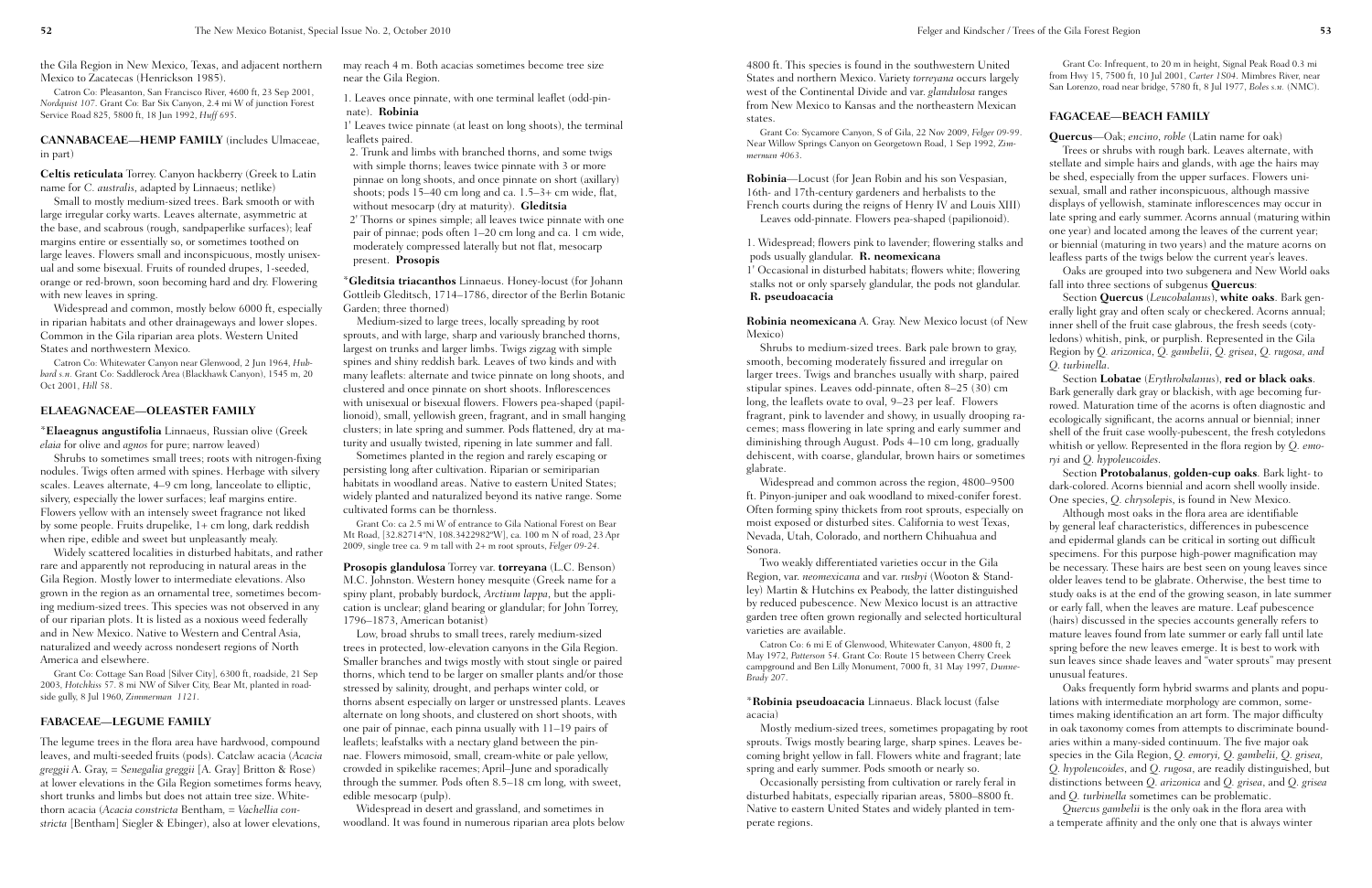same tree. Acorns of this species are biennial, but no acorns were seen in April 2009.

In New Mexico known only from Apache Canyon south of Mule Creek in riparian and nonriparian oak woodland and pine forest. Two of the larger trees in the Apache Box measured 13.7 m (45 ft) and 14.6 m (48 ft) tall with trunk diameters 40–45 cm and basally to ca. 1 m. This deep box canyon supports an extensive forest of this oak, concentrated on steep north-facing canyon slopes and the shaded canyon bottom. Fewer, scattered, and mostly shrub-sized individuals extend onto dryer woodland slopes outside the main box canyon.

The most extensive populations occur in the Pacific coastal region of Baja California (Norte), California, and Oregon. Scattered, smaller, and apparently relict populations occur in Nevada, southern Arizona, and northeastern Sonora.

Grant Co: Apache Box, steep narrow canyon, 22 Jun 1987, *Muldavin 100* (NMC). Apache Box, ca. 5920 ft, 24 Apr 2009, *Felger 09-30.*

**Quercus emoryi** Torrey. Emory oak, blackjack oak; *bellota* (for William Emory, 1811–1887, American soldier and explorer)

A black oak. Small to mostly medium-sized trees, sometimes becoming large trees. Bark dark-colored. Leaves shiny green with a diagnostic tuft of hairs on the lower surface of the blade near its base. Drought deciduous in spring and early summer. Acorns annual, ripening with early summer rains.

Widespread at upper margins of grassland, woodlands, and lower pine forest; especially robust and well developed along sandy washes such as in the Burro Mountains. A Mexican– U.S. borderlands species of montane Mexican affinity. Southern Arizona to Trans-Pecos Texas, Chihuahua, and Sonora.

The acorns were a major food resource and continue to be wild-harvested by Apaches and others, especially during mast years. The shell is cracked open and the slightly sweet and astringent seed ("nut") is eaten fresh or can be ground into acorn meal or made into acorn stew. In early summer the acorns, or *bellotas*, are harvested in considerable quantity and sold in Sonoran markets and informally in southern Arizona. In Mexican borderland *cantinas* the floors are often littered with the empty shells. The acorns are important to many species of wildlife and are relished by black bears.

Grant Co: Tyrone, 4900 ft, 29 Jul 1960, *Zimmerman 1185*. Bear Mt, 5 mi NW of Silver City, 6500 ft, 21 Oct 1965, *Wright s.n.*

**Quercus gambelii** Nuttall. Gambel oak (for William Gambel, 1821–1849, American naturalist)

A white oak. Shrubs to medium-sized or sometimes large trees; often forming clonal thickets of shrubs—the larger trees tend to be in wetter habitats. Bark pale gray, fissured and checkered. This is the only fully winter-deciduous oak in the region. Leaves 6–26 cm long, with large, broad lobes, the lobes rounded or blunt and not toothed or bristle-tipped; leaf surfaces relatively soft and velvety pubescent, especially when young, the upper surfaces sometimes smooth late in the season. Acorns mature in a single season. Propagating clonally by root shoots from a lignotuber with adventitious buds as well as by seeds.

Pinyon-juniper woodland, pine forest, and mixed-conifer forest. Common in shaded areas, often near canyon walls in the riparian plots above 5400 ft. Inland southwestern United States and northwestern Mexico in Chihuahua, Coahuila, and Sonora.

Catron Co: Catwalk, Whitewater Canyon, 5600 ft, 2 Jun 1964, *Hubbard s.n.* Grant Co: Cherry Creek Campground, Pinos Altos Road, 22 Sep 2006, *Ward 46*.

**Quercus grisea** Liebmann. Gray oak (gray)

A white oak. Shrubs to mostly small or sometimes medium-sized trees. Bark light-colored, fissured. Leaves dull gray-green, highly variable, 3–6.5 cm long, lanceolate to ovate, often at first densely pubescent with yellow-brown hairs, especially below, often glabrate or glabrous with age; leaf margins entire or with several broad spinescent-tipped teeth. Leaves drought deciduous, especially in late spring or early summer; many or most of the leaves sometimes damaged or killed by severe winter freezes. Some leaf fall is typical in the fall and winter, especially during drought; following freezing weather in early 2009, many gray oaks in the Silver City region lost about 1/3 of their leaves even though there was ample soil moisture. The acorns mature in a single season and the seeds (cotyledons) are edible fresh or cooked. Propagating by root sprouts and by seeds.

Widespread above 5400 ft, in desert-grasslands, oakjuniper and pinyon-juniper woodland to conifer forests; this is the most common oak in the Gila Region; riparian areas, valleys, and slopes. This is a borderlands oak species of montane Mexican affinity. Arizona to Texas and northern Mexico including Chihuahua, Durango, and northeastern Sonora.

Grant Co: Above Little Cherry Creek Canyon, NE of Ben Lilly Memorial, 12 Sep 1991, *Zimmerman 3364*. Silver City, 19 Apr 1971, *Hunt 25*. Sycamore Canyon, S of Cliff, 22 Nov 2009, *Felger 09-97*.

**Quercus hypoleucoides** A. Camus. Silverleaf oak (white lower surfaces, referring to the leaf)

A black oak. Shrubs to mostly small or sometimes medium-sized trees. Bark dark gray to blackish, fissured with age. Leaves evergreen or sometimes drought deciduous in late spring to early summer, 3.5–12.5 (16) cm long, narrowly elliptic to lanceolate or oblanceolate, leathery, dark green and smooth above, densely white-woolly below; leaf margins moderately inrolled, entire or sometimes with a few small to stout teeth usually above the middle of the leaf. Acorns of this species are known to be both annual and biennial. Propagating by seeds and root sprouts, and readily sprouting after fire.

Common in scattered localities mostly above 6500 ft in pinyon-juniper woodland (as low as 5250 ft in Hell's Half Acre Canyon, Grant County) to mixed-conifer forest. A species of montane Mexican affinity. Southern Arizona to Trans-Pecos Texas, Chihuahua, Sonora, and Durango. In the mountains of the Sierra Madre Occidental of western Mexico, this silverleaf oak passes into a complex of largerand smaller-leaved silverleaf oak species (Felger et al. 2001).

Catron Co: 0.5 mi S of Mogollon, 24 May 1964, *Hubbard s.n.* Grant Co: Emory Pass, 8000 ft, 6 Jul 1988, *Swetnam 154*.

deciduous. *Quercus chrysolepis* seems to be evergreen and shows affinity with golden-cup oaks of the Pacific Coast. The remaining regional oaks show affinities with the highly diverse montane Mexican oak flora. These oaks, especially *Q. emoryi* and *Q. grisea*, tend to shed leaves towards the end of the spring dry season prior to summer rains. Thus, many of these oaks acquire yellow to yellowish orange "fall" colors during the pre-summer drought. In some cases the dry, dead leaves may remain on the trees for several months following winter damage or drought. The biggest flush of new foliage usually occurs with the beginning of summer rains, but may occur earlier if there is sufficient soil moisture. During the severe spring drought of 2006, *Q. emoryi* and *Q. grisea,* in many parts of the Gila Region, lost their leaves and did not leaf out until the July rains. *Quercus hypoleucoides* and especially *Q. rugosa* tend to be evergreen. Most oaks in the region survive low-intensity fires and most can root-sprout even after more severe fires.

It is difficult to construct an accurate key that is both user-friendly and covers the full variation among the oaks. A more accurate key might include technical characters of the pubescence (see Felger et al. 2001; Nixon and Muller 1997; Spellenberg 2001).

1. Leaf lobes large, rather evenly spaced, usually rounded at the tip, not spinose, and cleft more than halfway to midrib; wholly winter deciduous. **Q. gambelii**

1' Leaves not conspicuously lobed and if lobed then the lobes not rounded; evergreen or drought deciduous usually in spring or early summer.

2. Leaves evergreen, hollylike, rather thick and leathery, bicolored, the lower surfaces often waxy, the margins thickened and wavy, entire or with large, spine-tipped teeth; acorn shell woolly inside; known from Apache Box.

#### **Q. chrysolepis**

2' Leaves drought deciduous or not, generally not thick and hollylike, or if hollylike then not as above; acorn shell glabrous or woolly inside; widespread.

3. Leaves green on both surfaces, the leaf blade with a small tuft or patch of hair at the base (proximal) of the lower (abaxial) surface, the leaf apex spinescent-pointed. **Q. emoryi**

3' Leaves various and without a hair tuft on the lower surface.

4. Lower leaf surfaces conspicuously white woolly, the upper surfaces dark green. **Q. hypoleucoides**

4' Lower leaf surfaces not white woolly.

5. Leaves moderately convex (cupped); upper leaf surfaces dark green, the lower surfaces with netlike, raised veins; acorns on long peduncles. **Q. rugosa** 5' Leaves not (or sometimes slightly) cupped; upper leaf surfaces gray- or blue-green or dull green, the lower surfaces without netlike raised veins; acorns sessile or on short to long peduncles.

6. Shrubs, usually at lower elevations, localized; leaf margins evenly spine-toothed; lower leaf surfaces with appressed stellate hairs, not felty or velvety. *Q. turbinella*

6' Shrubs to medium-sized trees, widespread; leaf margins variously toothed or not; lower (abaxial) leaf surfaces with erect to semierect stellate hairs, often felty or velvety to the touch.

7. Leaf blades abaxially with prominent raised reticulum formed by ultimate venation; secondary veins often adaxially impressed (leaves generally larger, dull green, and thinner, and without large spinescent teeth; see text). **Q. arizonica** 7' Leaf blade without abaxially prominent raised reticulum formed by ultimate venation; secondary veins not strongly impressed adaxially (leaves gener-

ally smaller, grayish, thicker, and with large spinetipped teeth or not toothed). **Q. grisea**

**Quercus arizonica** Sargent. Arizona white oak (of Arizona)

A white oak. Small to medium-sized trees. Bark pale gray, fissured. Leaves drought deciduous in late spring, relatively firm and variably obovate, oblanceolate, or oblong, the upper surfaces dull, dark gray- or blue-green, sparsely hairy to glabrate, the lower surfaces pale green, with short orange-brown hairs; margins with several short, spinescent teeth or sometimes entire. Acorns annual.

This oak resembles *Q. grisea* and is most easily distinguished by having generally larger and thinner, oblong to oblanceolate, dull green leaves, tends to grow in wetter, or more mesic, habitats in woodlands, and the trees have a more open growth form and are often larger in size. *Quercus arizonica* is sometimes treated as a synonym of *Q. grisea* (Landrum 1994). Other authors recognize them as distinct species and Nixon and Muller (1997) regard *Q. arizonica* and *Q. grisea* to be more closely related to other species than to one another. In some places, such as Sycamore Canyon south of Cliff, trees resembling *Q. arizonica* grow at the stream margin, and are few and of limited distribution, while *Q. grisea* is abundant and occurs immediately adjacent and extends onto arid slopes. Some trees appear intermediate in morphology, indicating reason to investigate the genetic and taxonomic relationships. Perhaps trees resembling *Q. arizonica* in the Gila Region are merely well-watered forms of *Q. grisea*.

Arizona to Trans-Pecos Texas and northern Mexico including Baja California Sur. *Quercus arizonica* is widespread in mountains in southern Arizona and Sonora and southward in Mexico it merges into *Q. laeta* Liebmann, which ranges from Sinaloa and Durango to Nuevo León and Michoacán (Felger et al. 2001).

Grant Co: Sycamore Canyon, S of Cliff: 13 Aug 1902, *Wooton s.n*. (NMC); 22 Nov 2009, *Felger 09-96*. Hidalgo Co: Peloncillo Mts, 17 Sep 1988, *Spellenberg 9734* (NMC).

**Quercus chrysolepis** Leibmann. Canyon live oak, golden oak (golden hair, referring to the golden-colored scales of the acorn cup)

A golden-cup oak. Shrubs to medium-sized trees. Leaves evergreen, highly variable, leathery and hollylike, the upper surfaces becoming smooth with age, the lower surfaces often golden yellow with dense pubescence; leaf margins thickened and wavy, entire or with large, spine-tipped teeth, even on the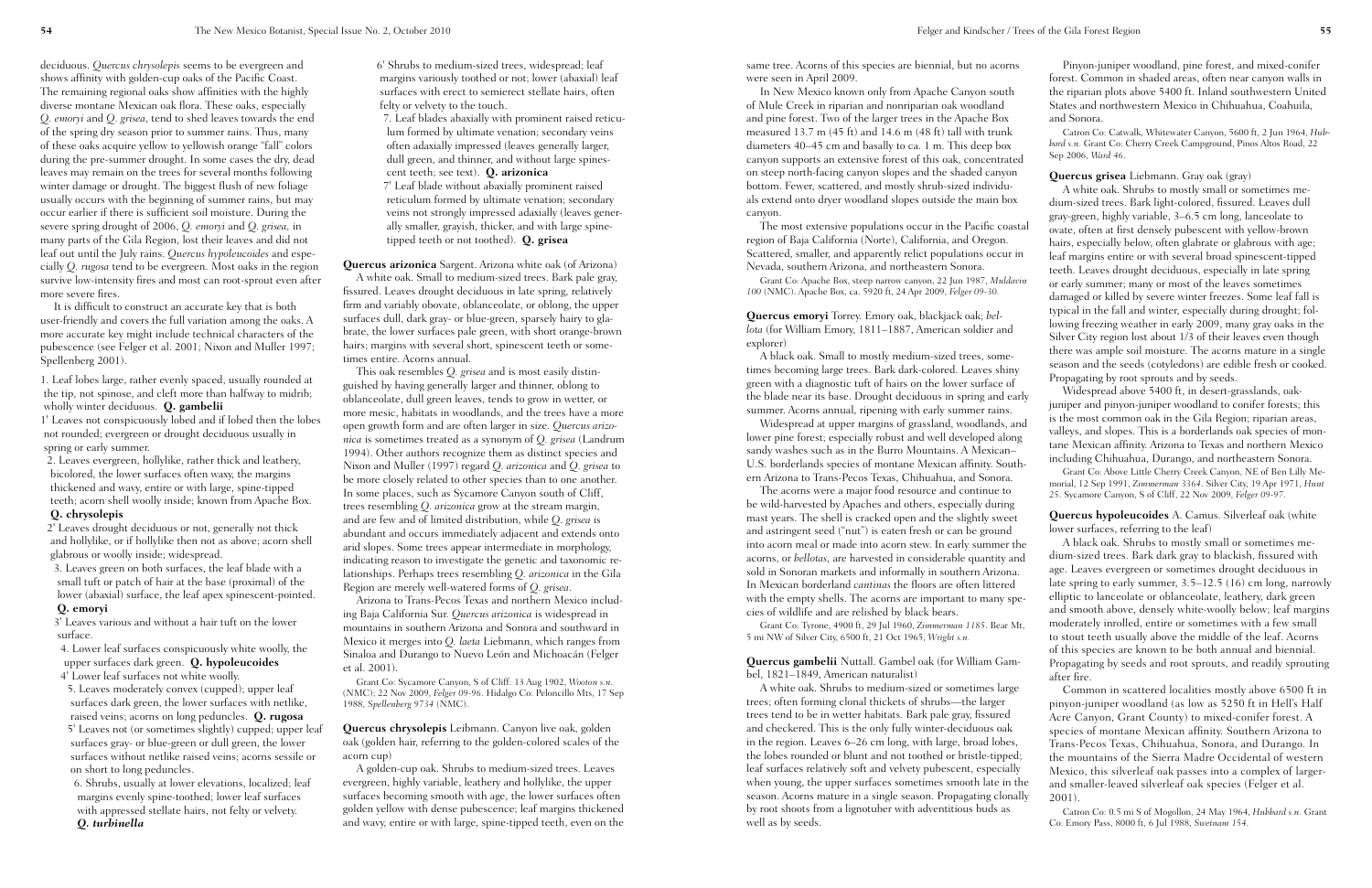Persisting after cultivation and sometimes spreading along arroyos and ditches. Locally in widely scattered, disturbed habitats in grassland and woodland areas. Native to southcentral United States.

 $1'$  Leaves mostly less than 8 cm long, the petioles to 1.2 cm long; fruits mostly not more than 1.5 cm long; widespread natural areas. **M. microphylla**

Grant Co: Walnut Creek, S10, T17S, R14W, 6000 ft, 14 Jul 1994, *Huff 1640*. Gallinas Canyon, tall tree, along creek, 6500 ft, 22 Sep 1974, *Cole 203*. Pinos Altos Range, Georgetown site, tree 35 ft tall, along road, 1 Sep 1992, *Zimmerman 4069*.

Small trees, occasionally to 9 m tall. Resembling littlel mulberry but with much larger leaves and fruits; leaves pro ably 7.5–20+ cm long. Fruits probably 1–2.5 cm long.

#### **Morus**—Mulberry (Latin *morum*, for mulberry)

Occasionally escaping from cultivation in disturbed are e.g., San Vicente Arroyo south of Silver City at about 580 and in two Gila River riparian plots below 4500 ft. Native northern China and widely cultivated and naturalized. The fruits are edible and the leaves used in East Asia for raising silkworms.

1. Leaves mostly more than 7.5 cm long, the petioles more than 1.2 cm long; fruits (the multiple, or aggregate, fruit) reportedly  $1.5-2.5$  cm long; rarely escaping from cultivation in disturbed habitats. **M. alba**

Grant Co: Tree to 7 m, along Mimbres River, Nature Conservan Mimbres River Preserve, 5900 ft, 28 May 1998, *Carter 2733*. Gila I Bird Area, riparian, cottonwood/willow, near old homestead, ca. 500 22 May 1992, *Boucher 1020*.

#### \***Morus alba** Linnaeus. White mulberry (white)

Shrubs and small to sometimes medium-sized trees to 10 m tall. Bark brown to gray, smooth, becoming fissured. Young twigs and leaves pubescent. Leaves often  $3-8$  (10+) cm long, broadly ovate, sometimes deeply 3-lobed, scabro on both surfaces; leaf margins toothed. Flowers small and inconspicuous, in catkins; male flowers white, female flowers green. Multiple fruits small, red or blackish red at maturit and edible, but too small to be more than trail snacks.

Widely scattered, mostly in riparian habitats and canyon slopes; desert, woodland, and lower pine forest. Arizona to Texas, Oklahoma, Chihuahua, Durango, and Sonora.

Catron Co: Whitewater Creek, Catwalk, 5200 ft, 6 Jul 1994, *Hu 1594*. Grant Co: Big Burro Mts, Saddle Rock Canyon, 5400 ft, tree 25–30 ft tall, canyon bottom, 13 Jul 1992, *Zimmerman 3858*.

**Morus microphylla** Buckley. Littleleaf mulberry; *mora* (small leaves)

#### **OLEACEAE—OLIVE FAMILY**

Leaves and branches opposite and decussate, stipules nor

1. Leaves simple; fruits fleshy. **Forestiera** 1' Leaves compound (*F. anomala* occasionally with some unifoliolate leaves); fruits dry and flattened (samaras). **Fraxinus**

| yel-         | <b>Forestiera pubescens</b> Nuttall var. <b>parviflora</b> (A. Gray) Ne-                                                                      |
|--------------|-----------------------------------------------------------------------------------------------------------------------------------------------|
| aces.        | som [F. neomexicana A. Gray] New Mexico olive (for Charles                                                                                    |
| ong          | Le Forestier, French physician and naturalist, died 1820;                                                                                     |
| $\mathbf{1}$ | pubescent; small flowered)                                                                                                                    |
|              | Hardwood shrubs, sometimes 3-4 m tall, and rarely small                                                                                       |
| $-1$         |                                                                                                                                               |
|              | trees $5+$ m tall in riparian canyons. Leaves 1.5–4 (6) cm long,                                                                              |
| 94,          | ovate to oval, relatively thick, glabrous or less commonly with                                                                               |
|              | short hairs. Flowers minute; male and female flowers on                                                                                       |
|              | separate plants or with some bisexual flowers. Fruits fleshy,                                                                                 |
|              | 5–10 mm long, ellipsoid, bluish black and glaucous. Flower-                                                                                   |
|              | ing in spring before or with the new leaves, the fruits matur-                                                                                |
|              | ing in summer.                                                                                                                                |
| .6           | Valley margins, rocky slopes, canyons, and riparian areas                                                                                     |
|              | in pinyon-juniper woodland to conifer forests; protected loca-                                                                                |
| ion          | tions in canyons in the Gila River riparian area above 4400 ft                                                                                |
|              | and mostly below 7000 ft. Two varieties: var. parviflora in Baja                                                                              |
| m            | California (Norte) and California to Utah, Colorado, Texas,                                                                                   |
| d in         | Sonora, and Chihuahua; replaced by var. pubescens eastward                                                                                    |
|              |                                                                                                                                               |
|              | in southeastern New Mexico, Texas, and Oklahoma (Nesom                                                                                        |
|              | 2009).                                                                                                                                        |
| eaf          | Grant Co: First main canyon above mouth of Rocky Canyon, S5,                                                                                  |
| :ob-         | T15S, R12W, 6250 ft, montane riparian, Quercus grisea, Pinus pon-<br>derosa, Pseudotsuga menziesii, locally common shrub to 5 m, 31 Jul 1995, |
|              | Williams 2380. Pinos Altos Range, Sapillo Creek, 5700 ft, 19 Sep 2004,                                                                        |
| eas,         | Zimmerman 5166.                                                                                                                               |
| 0 ft,        |                                                                                                                                               |
| : to         | <b>Fraxinus</b> —Ash; <i>fresno</i> (Latin for ash tree)                                                                                      |
| ιe           | Branches with conspicuous lenticels. Leaves opposite,                                                                                         |
| ıg           | odd-pinnate or sometimes with a single leaflet. Flowers small.                                                                                |
|              | Fruits in pendulous clusters of samaras with an elongated,                                                                                    |
| cy           | flat wing.                                                                                                                                    |
| River        |                                                                                                                                               |
| )0 ft,       | 1. Twigs conspicuously 4-angled, the angles formed by thin                                                                                    |
|              | but narrow wings; leaflets 1-7. F. anomala                                                                                                    |
|              | 1' Twigs more or less round in cross section (terete) and not                                                                                 |
|              | at all winged; leaflets (3) 5-9. F. velutina                                                                                                  |
| ca.          |                                                                                                                                               |
|              | <b>Fraxinus anomala</b> Torrey ex S. Watson var. <b>lowellii</b> (Sar-                                                                        |
| $\cdot)$     | gent) Little [F. lowellii Sargent] Anomalous ash, Lowell ash                                                                                  |
|              | (deviating from the usual; for Percival Lawrence Lowell,                                                                                      |
| щS           | 1855–1916, astronomer who established the Lowell Observa-                                                                                     |
|              | tory at Flagstaff, promoted the idea of canals on Mars, pio-                                                                                  |
| vers         | neered research leading to the discovery of Pluto, and helped                                                                                 |
| ty           | launch pioneer dendrochronologist Andrew Ellicot Douglass'                                                                                    |
|              | career).                                                                                                                                      |
| m            |                                                                                                                                               |
| O            | Large shrubs, often multiple stemmed, or small trees; bark                                                                                    |
|              | dark brown. Young twigs 4-angled with thin, narrow wings.                                                                                     |
| иff          | Herbage sparsely pubescent or glabrous. Leaves 4–17 cm                                                                                        |
|              | long, the leaflets $(1)$ 3–7 per leaf, 5.5–7.5 cm long; leaflet                                                                               |
|              | margins toothed or entire. Flowers bisexual or sometimes                                                                                      |
|              | unisexual, the calyx persistent, petals none.                                                                                                 |
|              | Locally on riparian canyon sides in woodlands and pine                                                                                        |
|              | forest, best known from near Glenwood along Mineral Creek                                                                                     |
| ne.          | and Whitewater (Catwalk) Canyon. Two varieties: var. lowel-                                                                                   |
|              | lii, with predominantly 3-7 leaflets, southeast California                                                                                    |
|              | and southernmost Nevada across central Arizona to the Gila                                                                                    |
|              | Region in New Mexico; replaced northward by var. <i>anomala</i> ,                                                                             |
|              | with predominantly 1 leaflet, from southeastern California                                                                                    |
|              |                                                                                                                                               |

**Quercus rugosa** Née [*Q. reticulata* Humboldt & Bonpland] Netleaf oak (wrinkled)

A white oak. Shrubs to small or sometimes medium-sized trees, often propagating clonally by root sprouts and readily sprouting after fire. Bark generally dark gray, becoming fissured with age. Leaves generally evergreen, 4–12 cm long, mostly broadly obovate and often cupped downward, dull, dark green above, with strongly impressed netlike venation, the lower surfaces pale green with orange or brown hairs; margins with small spinescent teeth. Acorns on slender stalks 3–13 cm long, maturing in a single season.

Locally common in scattered conifer forests mostly below ca. 8000 ft. A species of montane Mexican affinity. Arizona to West Texas and Guatemala.

Catron Co: Whitewater Creek, Catwalk Trail, 28 May 2009, *Felger 09-73*. Grant Co: Rain Creek Canyon, 7200 ft, 25 Sep 1992, *Carter 943*.

*Quercus turbinella* Greene. Scrub oak (turban-shaped, referring to the acorn cup)

A white oak. Shrubs and rarely approaching a small tree in size in areas near the Gila Region, such as canyon bottoms near the Lower Box on the Gila River. Bark light-colored. Leaves dull grayish green, generally evenly spiny-toothed, often with golden glandular hairs on the lower leaf surface. Acorns annual, small, squat, and quickly deciduous.

Mostly localized in upper grassland and woodland areas. Inland southwestern United States and the Baja California Peninsula. This oak can be difficult to distinguish from drought-stressed shrubby *Q. grisea*; they perhaps hybridize.

#### **FOUQUIERIACEAE—OCOTILLO FAMILY**

*Fouquieria splendens* Engelmann subsp. *splendens*. Ocotillo (for Pierre Eloi Fouquier, 1776–1850, Parisian professor of medicine; showy or splendid, referring to the flowers)

Mostly 2–3 m tall, occasionally 5 (7) m. Not forming a trunk and arguably not a tree. Leaves drought deciduous, appearing after rains during the warmer months. Long shoots with alternate, widely spaced nodes, producing petioled leaves with a rigid spine developing from the petiole midrib. Short shoots extremely reduced, in axils of the spines and bearing clusters of sessile to short-petioled leaves not developing spines. Flowers red-orange, in dense panicles at stem tips in early summer.

Rock outcrops, especially limestone, on arid slopes in a few places in the Gila Region, such as lower elevations in the Burro Mountains, Acklin Hill on the west side of the Mimbres Valley, and east slopes of the Black Range at about 5000 ft. Deserts from southern California to Trans-Pecos Texas and northern Mexico to Baja California Sur and Zacatecas. Subspecies *splendens* is the most wide-ranging of the three subspecies.

Larger plants may be more than a century old. Ocotillos are often transplanted bare-root from the wild for landscaping—smaller plants may reestablish, but larger plants seldom survive. Seed-grown plants are available and produce finer plants than bare-root transplants. Ocotillos are successfully

grown in Silver City and should have full sun and welldrained soil.

Grant Co: Burro Mts, Buzzard Bay, 4 Jun 2008, *Felger 08-82*. 4 mi N of Red Rock, 9 May 1971, *Hunt s.n.*

#### **JUGLANDACEAE—WALNUT FAMILY**

**Juglans major** (Torrey) Heller var. **major** [*J. major* var. *glabrata* Manning. *J. microcarpa* Berlandier var. *major* (Torrey) L.D. Benson] Arizona walnut (Latin name for walnut; greatest or largest)

Small to mostly medium-sized trees, sometimes with a substantial trunk. Bark brown and rough. Twigs and leaves at first densely pubescent with brown, stellate and simple hairs, becoming sparsely pubescent or glabrate with age. Leaves alternate or sometimes opposite, 17–31.5 cm long, pinnate with 9–17 large leaflets, the margins serrated. Flowers inconspicuous, unisexual, both on the same tree, the male flowers green to yellow in drooping catkins, the female flowers greenish and solitary to several in a cluster. Flowering with new leaves in late spring. The walnuts edible but scarcely worth the bother, with a very thick shell and a relatively small edible portion.

Widespread and common, especially in riparian areas, from grassland to about 8000 ft in mixed-conifer forest, and observed in our Gila River riparian plots above 4000 ft. Variety *major* ranges from Arizona to Texas and Oklahoma and Sonora, Sinaloa, Chihuahua, and northern Durango. It is replaced southward in Mexico by var. *glabrata*. The common cultivated walnut is *J. regia* Linnaeus, the Persian (English) walnut.

Catron Co: Mogollon, 31 May 1966, *Rogers s.n*. Grant Co: Saddle Rock Canyon, Big Burro Mts, 12 Oct 2005, *Zimmerman 5364*.

#### **MORACEAE—MULBERRY FAMILY**

Leaves alternate. Male and female flowers on separate plants; individual flowers small and inconspicuous. Fruits fleshy, 1-seeded, and aggregated into a multiple-fruited structure. Fig trees, *Ficus carica* Linnaeus, are sometimes cultivated at lower elevations in the Gila Region.

1. Branches usually armed with spines, leaves shiny green and smooth. **Maclura**

1' Plants unarmed; leaves dull green, the surfaces rough. **Morus**

\***Maclura pomifera** (Rafinesque) C.K. Schneider. Osage orange (for William Maclure, 1763–1840, American geologist and botanist; pome bearing)

Large shrubs to mostly small trees, sometimes mediumsized and forming a heavy trunk. (A cultivated tree at Fort Bayard measured 16.5 m in height with a trunk 1 m in diameter.) Bark yellow-brown, deeply fissured. Sap milky. Branches mostly with long, sharp, axillary spines. Young herbage with short hairs, becoming glabrous. Leaves 7–15 cm long, ovate to lanceolate or elliptic, shiny green, becoming bright yellow after the first frost in fall; leaf margins entire. Individual flowers small and green, male flowers in stalked axillary clusters, female flowers in sessile heads; late spring and early summer.

Aggregate fruits rounded, about the size of a large orange, low when ripe, with thick, warty, brainlike sculptured surfaces.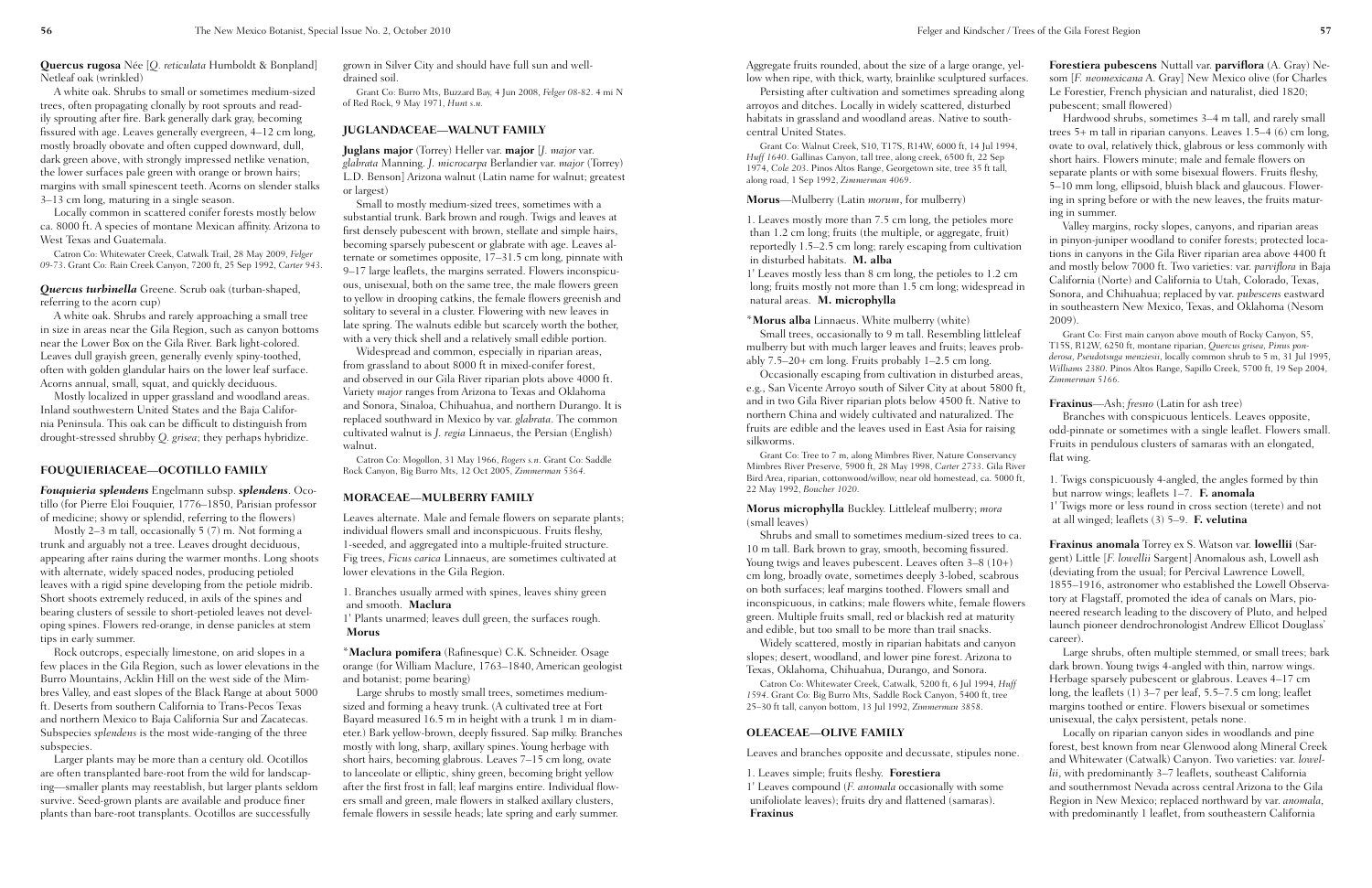Flowers ca. 1–1.2 cm wide; petals white, clawed, the blade orbicular with serrated margins. Stamens about 5–10, the filaments white, the anthers purple. Fruits ca. 1 cm diameter, fleshy (pomes), bright red. Flowering late April, the fruits ripe in late summer and early fall.

Riparian canyon bottoms in pine forest and shrubs on xeric sites in mixed-conifer forest, probably 6560–8040 ft. Southwestern and central New Mexico, in widely scattered and apparently highly localized sites. Endemic to New Mexico and listed as a USFS Sensitive Species, USFWS Species of Concern, and a State of New Mexico Species of Concern. Reported to be closely related to *C. erythropoda* Asche and *C. macracantha* Loddiges ex Loudon, and the distinction between *C. wootoniana* and C. *macracantha* var. *occidentalis* (Britton) Eggleston deserves further study.

Catron Co: Mogollon Mts, on or near the West Fork of Gila River, head of Little Creek, 8000 ft, shrub 10 ft high, 23 Aug 1903, *Wooton 584* (isotype, NMC). Grant Co: 0.25 mi along McMillan trail from campground, 22 May 1994, *Huff 1307*. Mimbres River, S8, T14S, R10W, NW bank in fir/aspen zone, 7400 ft, 7 Jul 1977, *Boles s.n*. (NMC).

#### *\*Malus pumila* Miller. Apple (bad or wicked; small)

Apple trees sometimes persist from cultivation in forest sites. Also occasionally growing from seeds of discarded apple cores (such as adjacent to a fishing site at Lake Roberts) and seeds washed downstream from orchards.

Catron Co: Rest stop, S of Reserve on Hwy 180, 2.7 mi S of junction with Hwy 12, pinyon/ponderosa transition, around old dwellings, 29 Jun 2004, *Allred 9211* (NMCR). Grant Co: Lake Roberts, 10 Aug 2008, *Kindscher*, observation.

#### **Prunus** (Latin for plum)

This genus of trees and shrubs includes almonds, apricots, cherries, peaches, and plums.

emose inflorescences; fruits to 1 cm diameter.

3. Leaves shiny, the margins with blunt teeth; calyx lobes persistent; petals ca. 3 mm long. **P. serotina**

3' Leaves dull green, the margins sharply toothed; calyx lobes deciduous long before fruit ripens; petals ca. 5 mm long (shrubs, apparently not attaining tree size in the Gila Region). *P. virginiana* Linnaeus var. *melanocarpa* (A. Nelson) Sargent (western chokecherry)

**\*Prunus americana** Marshall. American plum, wild plum, hog plum (of America)

Thicket-forming large shrubs and sometimes small trees, the short shoots sometimes thornlike. Leaves broadly elliptic to ovate, 6–10 cm long, shiny green, becoming red-purple or yellow in fall. Flowers white and fragrant, in small fascicles on short shoots or from axillary buds, appearing in late April before the leaves. Fruits rounded, 2–2.5 cm long, fleshy,

reddish to purplish, sweet and edible (often made into preserves), ripening in late summer.

Known from a few localities in the Gila Region; along small creeks in woodland and pine forest; apparently persisting from earlier plantings and moderately spreading by root sprouts. Temperate North America east of the Rocky Mountains and reaching its geographic limit in New Mexico, but apparently not native in the southern part of the state. There are various horticultural varieties.

1. Not native and not widespread; flowers usually fewer than 6 in clusters; fruits 2 cm or more in diameter. 2. Plums; leaves more or less flat; fruits ca. 2–2.5 cm diameter. **P. americana** 2' Peaches; leaves arched; fruits more than 3 cm diameter. *P. persica* 1' Native and widespread; flowers usually 6 to many on rac-Woodland to mixed-conifer forest, primarily along streams and canyon bottoms. This species occurs in a few of our riparian plots above 5400 ft. The species in southwestern United States to South America. Subsp. *virens* in Arizona, southern New Mexico, Trans-Pecos Texas, and the northern states of Mexico. The fruits are edible, usually cooked but bitter unless sweetened. These cherries are a favorite food of bears.

Grant Co: 0.5 mi N of Little Walnut Picnic area, Walnut Creek, 6800 ft, shrub to 4 m, forming large dense thicket in and along creek bed, fruit dark purplish red with bloom, exocarp fleshy, 22 Apr 1992, *Zimmerman 4141*. Bear Mt, junction Forest Road 858 & Bear Mt Road, locally common in arroyo at base of hill, 25 Apr 1992, *Zimmerman 3633*.

\**Prunus persica* (Linnaeus) Batsch. Peach (of Persia) Leaves conspicuously arched. Flowers pink, appearing in spring before the leaves. Peaches and other fruit trees are occasionally encountered, mostly at roadsides in forested areas, recreational areas (such as Lake Roberts), and abandoned orchards, but are apparently not reproducing.

Grant Co: Tree near a popular fishing area at Lake Roberts, 10 Aug 2008, *Kindscher,* observation.

**Prunus serotina** Ehrhart subsp. **virens** (Wooton & Standley) McVaugh [*P. virens* (Wooton & Standley) Shreve ex Sargent] Black cherry, southwestern chokecherry (developing late in the season; green)

Shrubs to small or sometimes medium-sized trees. Bark on young branches shiny with horizontal lenticels. Leaves usually shiny green; leaf margins finely serrated with gland-tipped teeth. Flowers white, in dense racemes at ends of short, leafy stems; flowering on new growth primarily in late spring. Fruits ca. 1 cm diameter, dark purple.

Grant Co: Hell's Half Acre, 26 Mar 2009, *Felger 09-14*. Sierra Co: North Percha Canyon, 4 May 2009, *Felger 09-37*.

#### **SALICACEAE—WILLOW FAMILY**

Leaves alternate, simple. Male and female flowers on different trees. Flowers in catkins, small, green to yellow-green, without sepals and petals. Fruits of small capsules. Seeds minute, each with a tuft of long silky hairs adapted for wind dispersal.

1. Leaf blades less than twice as long as wide (except *P. angustifolia*); leaf and floral buds resinous, with several scales; catkins drooping; stamens 6–80. **Populus** 1' Leaf blades more than twice as long as wide (except S.

*scouleriana*); leaf and floral buds not resinous, with a single scale; catkins mostly upright; stamens 1–8. **Salix**

to extreme northwestern New Mexico, and also occurring in Colorado and Utah (Nesom 2010).

Catron Co: Whitewater Canyon, 5 mi E of Hwy 180 at Glenwood, not common, 10 ft tall, 6000 ft, 20 Aug 1973, *Hess 3100* (ARIZ). Catwalk Canyon, 2 Feb 2009, *Felger 09-2*. Grant Co: Gila River Valley, 3 mi downstream from mouth of Turkey Creek, 5200 ft, rare in side canyons near the river, with *Pinus leiophylla, P. edulis, Platanus* and oaks, 8 May 1971, *Zimmerman 1547*.

**Fraxinus velutina** Torrey [*F. pennsylvanica* subsp. *velutina* (Torrey) G.M. Miller. *F. velutina* var. *coriacea* (S. Watson) Rehder. *F. papillosa* Lingelsheim, shown to be a synonym of *F. velutina* by Williams and Nesom (forthcoming)]. Velvet ash; *fresno* (velvety, referring to the pubescence)

Small to large trees. Bark gray and furrowed into many forking ridges. Young twigs and leaves densely hairy, the leaves often glabrate with age. Leaves 8–21 cm long; leaflets (3) 5–9 per leaf, green on both surfaces; margins minutely toothed. Male and female flowers on separate trees, or some flowers may be bisexual; calyx persistent on female flowers, the male flowers with 2 stamens; petals none; flowering mostly in spring before and with new leaves.

Widely scattered in riparian areas at lower and intermediate elevations, especially along riverbanks and larger canyons. Southwestern United States and northwestern Mexico.

Catron Co: Whitewater Creek, Catwalk, 3 Feb 2009, *Felger 09-12*. Grant Co: Gila River bottom at Redrock, 4000 ft, 6 May 1967, *Uhli 68*.

#### **PLATANACEAE—SYCAMORE FAMILY**

**Platanus wrightii** Nuttall. Arizona sycamore (Greek *platanos*, perhaps from platys, broad, for the leaves; for Charles Wright, 1811–1885, American botanical explorer and collector)

Medium-sized to large handsome trees with irregular trunks and limbs. Bark flaking in irregular, puzzlelike thin plates, smooth and whitish or greenish beneath the plates, becoming darker, fissured and not flaking at base of larger trees. Twigs and young leaves woolly-tomentose, with dendritic hairs, becoming glabrate or glabrous with age. Leaves alternate, 24–38 cm long, palmately cleft with several large, narrowly triangular lobes; stipules leafy and often fused around the stem. Flowers in dense, globose, unisexual heads on pendulous racemes; spring and early summer; individual flowers and fruits minute; sepals scalelike, petals minute on male flowers and none on female flowers.

Common along the Gila and San Francisco rivers and their tributary streams and canyons, the Silver City drainage system, and one of the more common species in our Gila River plots. Not known from the Mimbres River system, but in the Animas Creek on the east side of the Black Range—its eastern extent. Arizona, New Mexico, Chihuahua, Sonora, and Sinaloa.

Catron Co: Whitewater Creek, Catwalk Natl. Recreation Trail, 5200 ft, 6 Jul 1994, *Huff 1599*. Grant Co: Birding Area near Bill Evans Lake, near Gila River, 1334 m, 20 Oct 2001, *Hill 73*. Sierra Co: Animas Creek, 8000 ft, gravelly waterways, 13 Jul 1904, *Greene 1111* (UNM).

#### **ROSACEAE—ROSE FAMILY**

Tree species in the flora region with leaves alternate and clustered on short shoots; stipules usually present. There are many herbaceous and nonarborescent species. This large family includes almonds, apples, apricot, blackberries, cherries, pears, peaches, plums, raspberries, strawberries, and temperate-climate garden plants including roses.

1. Plants armed with thorns to 3+ cm long; leaves coarsely and irregularly toothed; fruits fleshy and bright red. **Crataegus**

1' Plants unarmed (twigs perhaps thorn-tipped in *P. americana*); leaves entire or serrated but the teeth small and regularly spaced; fruits dry or fleshy.

2. Leaves mostly 1–2 cm long, evergreen, dull green and conspicuously pubescent; leaf veins conspicuously impressed; petals none; fruits dry and with a long, twisted feathery awn. **Cercocarpus**

2' Leaves usually more than 3 cm long, winter deciduous, dull or shiny; petals present but often soon deciduous; fruits fleshy, not awned.

3. Apples; fruits 4+ cm diameter, multiple-seeded (pomes). *Malus*

3' Cherries, peaches, and plums; fruits generally less than 2.5 cm diameter (except peaches), 1-seeded (drupes). **Prunus**

**Cercocarpus breviflorus** A. Gray. Mountain mahogany (Greek *cerco*, tail, and *carpus*, fruit; with short flowers)

Large shrubs and occasionally small trees especially along canyon bottoms. Bark smooth, gray to reddish brown. Leaves evergreen, alternate on long shoots and clustered on short shoots, 1–2+ cm long, ovate to obovate, or oblanceolate; margins toothed towards the tip. Flowers small, the sepals deciduous; petals none; style enlarging as a plumose awn; flowering after rains in late summer. Fruits of small achenes; fruiting awns to 3 cm long.

Widespread and abundant, mostly woodlands and lower conifer forest on dry slopes, ridges, canyon sides, and sometimes canyon bottoms. Arizona to Texas and northeastern Sonora to Tamaulipas, San Luis Potosi, and Queretero.

Grant Co: Cherry Creek Canyon, 7150 ft, shrub to 15 ft, 30 Jul 1967, *Hess 1317*. Near Silver City, mile 105, Hwy 180 near Continental Divide, 6400 ft, 19 Oct 2004, *Johnson 40*. Apache Canyon, ca. 1 km upstream from Apache Box, tree ca. 20 ft tall with a well-formed trunk 11 cm diameter, 24 Apr 2009, *Felger*, observation.

**Crataegus wootoniana** Eggleston. Wooton hawthorn (from the Greek *kratos*, strong or powerful, referring to the hard wood; for Elmer Otis Wooton, 1865–1945, intrepid pioneer New Mexico botanist)

Shrubs to small trees, spreading by root shoots and seeds. Bark brown, irregularly shallowly fissured and with conspicuous lenticels. Long shoots armed with stout, straight to mostly slightly curved sharp thorns, the larger ones 2.8–4.5 cm long. Leaves alternate on long shoots, clustered on short shoots; petioles 1.6–2.7 cm long; leaf blades 3.6–5.6 cm long, often ¾ to about as wide as long, irregularly lobed and serrated.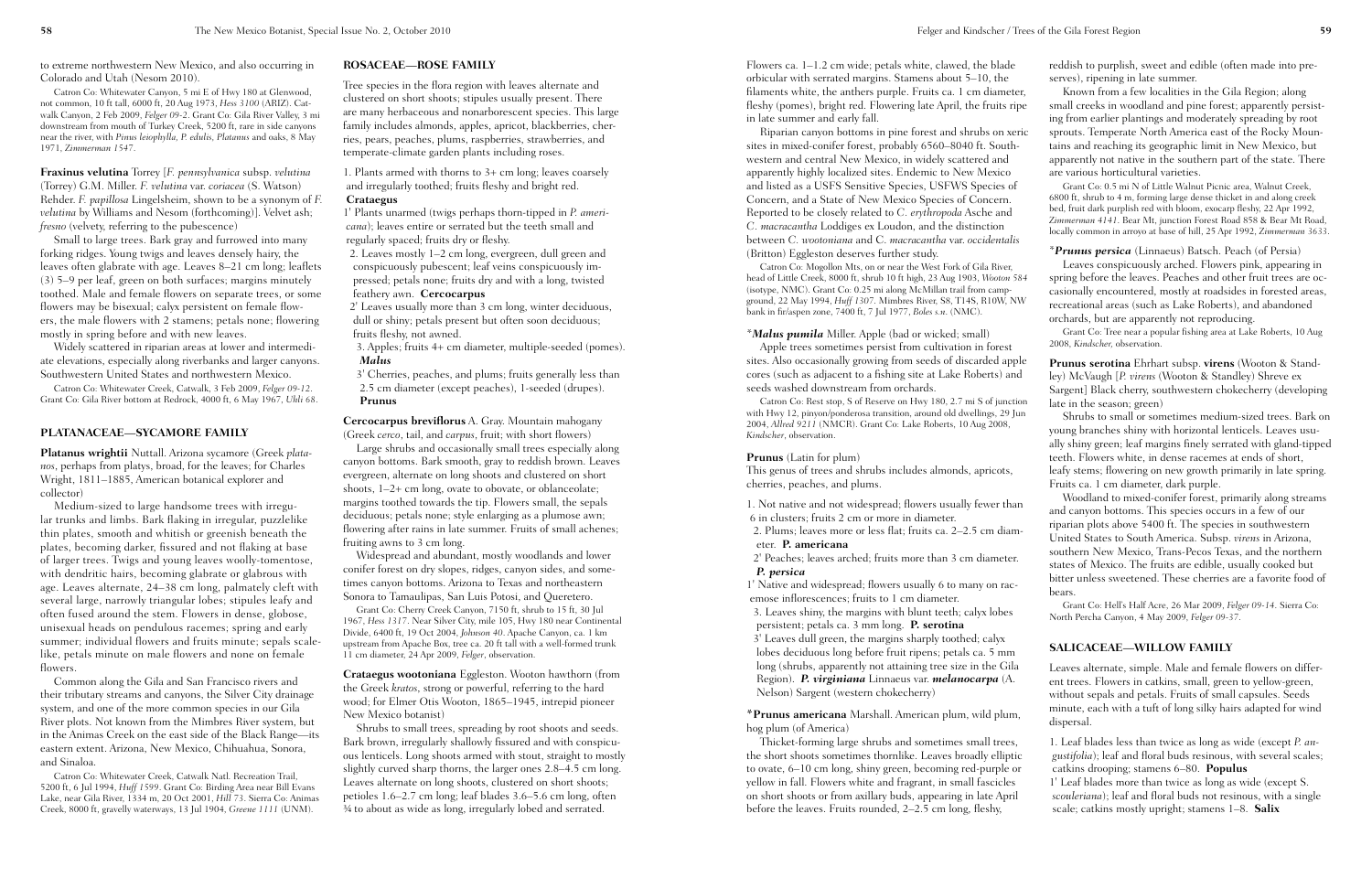**Populus deltoides** Bartram ex Marshall subsp. **wislizeni** (S. Watson) Eckenwalder [*P. fremontii* var. *wislizeni* S. Watson] Rio Grande cottonwood (triangular; for Frederick Adolphus Wislizenus, 1810–1889, German-born physician and naturalist who traveled in Mexico and the American West) glabrous. Leaf blades generally broader than long. Winter buds pubescent, hairs relatively short, stiff. Riparian areas within woodland and pine forest. Eastern margin of the Gila Region on the east side of the Black Range. tures. Intermediate morphologies are expected where these cottonwoods meet along the eastern margin of the Gila Region. This species, with three subspecies, ranges across North America from Canada to northern Mexico except the western states of United States and Mexico. Subsp. *wislizeni* occurs in the Colorado Plateau region (Arizona, New Mexico, Utah) to trans-Pecos Texas and north-central Mexico. North Percha Creek, 4 May 2009, *Felger 09-36.* **Populus fremontii** S. Watson subsp. **fremontii**. Frémont cottonwood (for John Frémont, 1813–1890, American explorer, soldier, and politician) and large limbs, and a broad crown. Bark on trunk and older branches gray-brown and deeply fissured. Winter leaf and floral buds resinous and often pubescent. New shoots and leaves often sparsely pubescent, becoming glabrate with age. Leaves broadly ovate to more or less triangular or somewhat diamond shaped; margins toothed. tions. This is the most common tree in our riparian plots, 3900–5700 ft. This species occurs in southwestern United States and the central plateau and northwest of Mexico. Subspecies *fremontii* occurs mostly west of the Continental Divide, primarily New Mexico to California, Idaho, Utah, both states of Baja California, and Sonora. Subspecies *mesetae* Eckenwalder is largely a tree of the Chihuahuan Desert Region, from Texas to the Valley of Mexico (Eckenwalder 1992, 2010). Apr 2005, *Johnson 2005-04-02-07*. Grant Co: Gila River bottom near Cliff, 7 Apr 1903, *Metcalfe 6* (NMC). Silver City, 9 Jul 1900, *Wooton s.n*. (NMC). **Populus tremuloides** Michaux. Quaking aspen; *álamo temblón* (resembling *P. tremula*, the aspen of Eurasia—Latin *tremulus*, trembling, referring to the tendency of the leaves to flutter in a breeze) Bark mostly whitish and smooth with blackish scars and blackish or dark and furrowed at the base of larger trees. Herbage glabrous, the buds shiny and moderately resin-

Large trees. Branchlets of young shoots and leaves usually These trees resemble *P. fremontii*, differing in subtle fea-Sierra Co: Kingston, approx. 7000 ft, 6 Jun 1904, *Metcalfe 962*. Large trees, to 30 m tall, developing a high, massive trunk Widespread in riparian habitats, especially at lower eleva-Catron Co: Mile 40, Hwy 180 and San Francisco River, 5000 ft, 2 Medium-sized to large trees, generally tall and slender. Patchy but common at higher elevations in mixed-conifer forest above 7000 ft. Cold and cool-temperate regions, north of the Arctic Circle in Alaska to Labrador and southward in North America to high elevations in Mexico as far south as mountains above Mexico City. This is the most widespread tree species in North America. "Clonal aspen groves develop rapidly following fires and other disturbances and may quickly decay in their absence as infections are transmitted through the connecting root system. . . . Groves are often occupied by single clones and show no sexual reproduction but persist and spread by root suckers. Clone formation commonly results also in striking differences in appearance" (Eckenwalder 2010, 22). Catron Co: Bursum Road, 0.25 mi E from Silver Creek Divide, 9000 ft, 19 Jul 1994, *Huff 1655*. Grant Co: 6 mi on Signal Peak Road, 8700 ft, 30 Aug 1967, *Hess 1452*. **Salix**—Willow (Latin name for willow) Vegetative and floral buds with a single scale and not resinous. Catkins mostly upright. *Salix bonplandiana* and *S. gooddingii* develop into substantial trees with a well-developed woody trunk, while the other native willows in the region are mostly large shrubs and sometimes become small trees. The following key covers the usual or most commonly encountered conditions and probably will not work for exceptional specimens. 1. Leaves broadly elliptic to obovate, less than twice as long as wide; conifer forests. **S. scouleriana** 1' Leaves usually linear to lanceolate, at least twice as long as wide; various habitats. 2. Trees forming a substantial, heavy trunk, not forming clonal colonies. 3. Leafy stems long and drooping; petioles not glandular; stamens 2. **S.** ×**sepulcralis** 3' Leafy stems not drooping; petioles glandular or not; stamens 4–8. 4. Leaves bicolored, conspicuously lighter on the lower surface. **S. bonplandiana** 4' Leaves uniformly green on both surfaces. **S. gooddingii** 2' Shrubs to slender-stemmed trees forming clonal colonies. 5. Leaves mostly less than 4 cm long, silvery with silky hairs, with age becoming glabrate or glabrous and dull-colored, not conspicuously bicolored, the petioles 0.2–1.5 mm long. **S. taxifolia** 5' Leaves more than (3.5) 4 cm long, bicolored (paler below), the petioles often longer. 6. Leaves less than 3 mm wide. **S. exigua** 6' Leaves more than 3 mm wide. 7. Stems usually conspicuously bluish glaucous/whitish; petioles velvety; male flowers with 3 stamens. **S. irrorata** 7' Stems not markedly bluish; petioles not velvety; male flowers with 3 or more stamens. **S. lucida**

ous. Leaves 4–13 cm long; leaf blades somewhat circular to broadly ovate; petioles laterally compressed, allowing the leaves to quake or flutter in the wind. The foliage famously becomes brilliant yellow in fall. Propagating mostly by root sprouts, generally after fires or openings in the forest. **Salix bonplandiana** Kunth. Bonpland's willow (for Aimé Jacques Alexandre Bonpland, 1773–1858, French explorer and famous botanist who accompanied Alexander von Humboldt to the Americas)

**Populus—**Cottonwood, aspen; *álamo* (Latin *populus*, the people, many fanciful allusions but none certain—the Latin name for the European poplar)

Vegetative and floral buds with several scales, resinous (slightly so in *P. tremuloides*). Early-season leaves different from late-season leaves; petioles laterally compressed, especially near the blade, or dorso-ventrally compressed and often channeled above. Catkins drooping, appearing in spring on twigs of previous year, before or with the first new leaves; female flowers yellow-green, the male flowers yellow. Eckenwalder's (1992, 2010) work is the basis of the following discussion.

This genus has six well-marked sections, three of which occur in the Gila Region: balsam poplars, sect. **Tacamahaca** (*P. angustifolia*); cottonwoods, sect. **Aigeiros** (*P. deltoides* and *P. fremontii*); and aspen, sect. **Populus** (*P. tremuloides*). Species within a section usually have separate distributions but intergrade or hybridize freely where they come in contact. Species of different sections do not hybridize, except members of sect. *Aigeiros*, which hybridize with species of sect. *Tacamahaca* where they occur together. These hybrids are not self-perpetuating, but because they can persist for decades by clonal growth they can often be found in the absence of one or both parents.

All poplars are capable of clonal propagation, producing new trees from root sprouts. The cottonwoods (*P. deltoides* and *P. fremontii*) seldom produce root sprouts, with most clonal suckers developing from buried branches. Aspens (*P. tremuloides*) regularly form large clonal groves. Other species fall between these extremes. As a result of clonal growth, whole stands of trees may be solely staminate or pistillate and have uniform leaf morphology and phenology.

Identifying poplars can be complicated by seasonal variation in leaves, including size, shape, and marginal teeth. Early leaves (preformed leaves) overwinter in buds as rolled up leaves before expanding with spring flush following flowering. Late leaves (neoformed leaves) develop during the growing season on long shoots after spring flush. As a result of this seasonality and unisexuality, individual staminate and pistillate trees should be marked and studied or collected on three separate occasions: (1) at flowering; (2) when preformed leaves are mature (and when capsules are just opening on pistillate trees); and (3) with formation of mature winter buds, but before leaves have turned color and developed their abscission layer.

Some neoformed leaves of rapidly growing suckers and young trees are the largest produced by each species, often more than twice as large as the largest leaves of mature trees. Species with large teeth on preformed leaves, such as *P. deltoides* and *P. fremontii*, are often strongly heterophyllous, with smaller and more numerous teeth on neoformed leaves.

1. Leaf blades more than twice as long as wide; petioles less than one third as long as the blade, not more than 1.5 cm long. **P. angustifolia**

1' Leaf blades less than twice as long as wide, mostly about as wide as long; petioles more than half as long as the blade, more than 1.5 cm long.

#### 2. Petioles not laterally compressed. **P.** ×**acuminata**/ **P.** ×**hinckleyana**

2' Petioles laterally compressed (perpendicular to the leaf blade).

3. Aspen; leaf blades mostly widest at about the middle, the margins finely toothed. **P. tremuloides** 3' Cottonwoods; leaf blades mostly widest below the middle (near base), the margins often coarsely toothed. 4. Branchlets usually glabrous, sometimes pubescent; stamens usually 30–40 (55) per flower; pistillate pedicels (5) 8–12 (15 in fruit) mm long; ovaries ovoid; floral discs on fruits saucer-shaped, 1–3 (4) mm wide; capsules 8–15 mm long, ovoid. **P. deltoides** 4' Branchlets on young shoots and petioles pubescent or sometimes glabrate or glabrous; stamens usually 40–60; pistillate pedicels 1–4 (5.5 in fruit) mm long; ovaries spherical; floral discs on fruits cup-shaped, (2.5) 4–7 (9) mm diameter; capsules spherical, 6–10 mm long. **P. fremontii**

**Populus** ×**acuminata** Rydberg (*P. angustifolia* × *P. deltoides*) Lanceleaf cottonwood (acuminate, with a long tapering point)

**Populus** ×**hinckleyana** Correll (*P. angustifolia* × *P. fremontii*) Hinkley poplar (for Leon Carl Hinkley, 1891–1953, a botanist from Texas)

Large trees. Leaves ovate and somewhat intermediate in shape between the parent species. The newest growth and bud scales on *P. ×hinckleyana* are minutely puberulent, while those of *P. ×acuminata* tend to be glabrate or glabrous.

Locally common in riparian habitats in scattered localities in the Gila Region, generally within the range of the parent species. Common in the riparian plots along the Gila River above 5400 ft and as low as 4550 ft elsewhere on the river.

The Gila Region intersectional hybrid cottonwoods have been called *P. ×acuminata*, but at least most of them are likely to be hybrids with *P. fremontii* and therefore should be *P. ×hinckleyana*. Trees identified as *P. ×acuminata* occur on the east side of the Black Range. Hybrid cottonwoods, sold as *P. ×acuminata*, are often cultivated in the region.

*P. ×acuminata*: Sierra Co: Kingston campground, 4 May 2009, *Felger 09-40*. *P. ×hinckleyana*: Grant Co: Cliff, Lichty Center, The Nature Conservancy, 1400 m, adjacent to Gila River, 21 Jul 2008, *Norris 2008-07-21-26*.

**Populus angustifolia** James. Narrowleaf cottonwood (narrow leaf)

Large, handsome trees developing a tall bole and often a high, rather thin crown. Bark light-colored, often whitish and rather smooth, and often dotted with woodpecker holes. Vegetative buds elongate-conical and conspicuously resinous. Leaves moderately bicolored, 4–14 cm long, with willowlike lanceolate blades; petioles short and often channeled above; leaf margins finely serrated, the teeth often gland-tipped.

Widespread and common in riparian habitats about 5400–8000 ft. Western North America: Canada to northernmost Mexico.

Catron Co: Mouth of Big Dry Creek near San Francisco River, 4500 ft, 31 Mar 1970, *Hunt s.n*. Grant Co: Cherry Creek Canyon, 7000 ft, 30 Aug 1967, *Hess & Massey s.n.*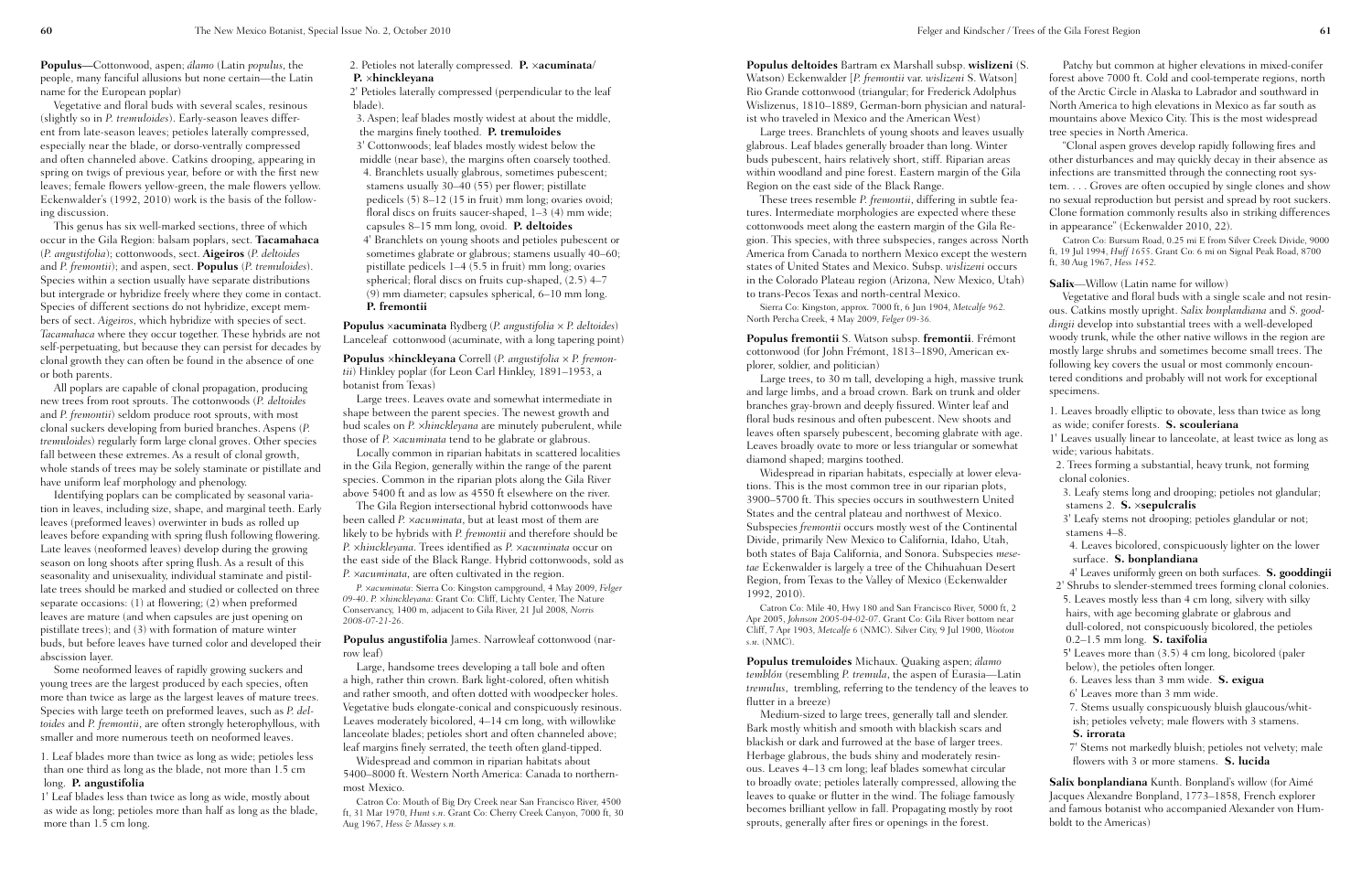About a dozen or more trees occur along the stream in Vicente Arroyo below Silver City; perhaps propagating from broken branches buried in floods. Widely cultivated in the Gila Region and in temperate regions worldwide. It is probably a hybrid between Chinese and European willows. Ar  $(2010)$  discusses the tangled taxonomic trail of weeping  $\nu$ lows, which includes *S. babylonica* Linnaeus.

Grant Co: Riparian habitat, San Vicente Creek, city [Silver City] property, 6000 ft, 6 May 2003, *Carter 3661*.

Shrubs or sometimes small trees  $5-8$  m tall, forming c colonies by root suckers. Bark grayish, rough, and flaking. Winter buds with the scale margins coalescent. Leaves 1.  $3.5$  (4.2) cm long, linear, same color on both surfaces, ses or with very short petioles, silvery with dense pubescence fine silky hairs when young, often glabrate or glabrous and dull olive- to gray-green with age; leaf margins entire or w few, minute gland-tipped teeth. Male flowers with 2 stam Flowering spring to fall.

**Salix taxifolia** Kunth [*S. exilifolia* Dorn] Yew-leaf willow (leaves like those of the yew tree, *Taxus*)

Leaves opposite; winter buds with deciduous scales lea ing ringlike scars on the twigs. Flowers small, usually unis ual, at least the female flowers and fruits in hanging clust Fruits 2-winged, separating at maturity into 2 single-seed samaras (samaroid schizocarps). Flowering with new leave late spring and early summer. Maple syrup is obtained from *A. saccharum* Marshall.

Locally in a few places in the Gila Region; riparian or semiriparian washes and canyon bottoms surrounded by woodland. Arizona to Texas and adjacent Mexico southward to Chiapas and Baja California Sur. Dorn (1998) segregat the U.S. and northern Mexico populations as *S. exilifolia* Argus 2010, 54).

The three New Mexico species are distinctive. Two to varieties of each species are variously recognized or regard as synonyms (Allred 2008; Cronquist et al. 1997; Felger 2001; Landrum 1995), but their features are not necessar distinctive and we do not venture an opinion except to list some as possible synonyms.

Grant Co: White Signal, NE ¼ S23, T20S, R15W, sandy draw, infrequent tree to 6 m, 19 Mar 1999, *Carter 2961*. Silver City, inter tent pond area, Cottonwood and Arrowhead Roads, upstream ca. 500 ft bottom of arroyo, 6000 ft, with *Quercus grisea* etc, 4 May 1997, *Du Brady 65*. Hidalgo Co: Blue Creek 0.3 mi upstream from confluence with Gila River, canyon with intermittent flow, Arizona sycamore, can hackberry, *Salix gooddingii*, locally common trees 15-25 ft tall, 6 No 2008, *Schultz s.n*.

### **SAPINDACEAE—SOAPBERRY FAMILY**

(includes Aceraceae)

1. Leaves opposite, simple or with 3–5 leaflets; fruits flattened and winged (samaroid schizocarps, "samaras"). **Ac** 1' Leaves alternate, pinnate with 5–19 leaflets; fruits round and leathery (drupes). **Sapindus**

**Acer**—Maple (classical Latin name for maple, from *acer*, *aceris*, meaning sharp)

| ı San<br>m<br>e                     | 1. Leaves simple.<br>2. Leaf margins with numerous small, sharply pointed teeth.<br>A. glabrum                                                                                                                                                                                                                                                                                                                 |
|-------------------------------------|----------------------------------------------------------------------------------------------------------------------------------------------------------------------------------------------------------------------------------------------------------------------------------------------------------------------------------------------------------------------------------------------------------------|
| b-<br>gus <sup>-</sup>              | 2' Leaf margins with few large, blunt teeth.<br>A. grandidentatum                                                                                                                                                                                                                                                                                                                                              |
| vil-<br>7]                          | 1' Leaves compound with 3 or 5 large leaflets.<br>3. Stems not glaucous; leaflets sessile, the marginal teeth<br>numerous and sharply pointed. A. glabrum                                                                                                                                                                                                                                                      |
| $\bar{r}$                           | 3' Stems glaucous; leaflets stalked, the marginal teeth<br>few and blunt, mostly on the distal part of the leaflet. A.<br>negundo                                                                                                                                                                                                                                                                              |
| :lonal<br>$-2-$                     | <b>Acer glabrum</b> Torrey [A. glabrum var. neomexicanum<br>(Greene) Kearney & Peebles] Rocky Mountain maple, dwarf<br>maple (glabrous—smooth, without hairs)                                                                                                                                                                                                                                                  |
| ssile<br>e of<br>d                  | Large shrubs and small trees, sometimes medium-sized<br>trees to ca. 10 m, with multiple stems or trunks. Bark gray<br>and smooth. Leaves and twigs glabrous, the younger stems                                                                                                                                                                                                                                |
| ⁄ith a<br>iens.                     | reddish. Leaves thin, 7–23 cm long, often with 3 large lobes<br>(sometimes with 2 smaller, additional lobes) or with 3 sessile<br>leaflets; leaf or leaflet margins with numerous small teeth.<br>Flowers unisexual, male and female flowers on different or<br>perhaps sometimes the same trees; flowers yellow-green, with                                                                                   |
| ard<br>ted                          | small sepals and petals.<br>Widely scattered, mostly in riparian habitats and on moist                                                                                                                                                                                                                                                                                                                         |
| (see                                | slopes in pine and mixed-conifer forests. New Mexico to<br>California to Alaska.                                                                                                                                                                                                                                                                                                                               |
| rmit-<br>00 ft,                     | Catron Co: Mogollon Mts, Bursum Camp, 9100 ft, 11 Jun 1964,<br>Baad s.n. Grant Co: Signal Peak, 8800 ft, 30 ft tree, 23 Jul 1992, Zim-<br>merman 3935.                                                                                                                                                                                                                                                         |
| nne-<br>e:<br>anyon<br><b>OV</b>    | Acer grandidentatum Nuttall [A. grandidentatum var. sinu-<br>osum (Rehder) Little] Bigtooth maple (large toothed)<br>Small to medium-sized trees. Bark gray, granular to slightly<br>rough, becoming checkered with age. Twigs and leaves finely                                                                                                                                                               |
|                                     | pubescent when young and on lower leaf surfaces, otherwise<br>glabrate or essentially glabrous. Leaves 6–17 cm long, pal-<br>mately 3 or 5 lobed; margins of lobes with a few large, blunt<br>teeth. Foliage famously becomes yellow, orange, or pinkish                                                                                                                                                       |
| er<br>nded                          | red in fall. Flowers mostly unisexual, yellow-green, without<br>petals; late spring and early summer.<br>Riparian canyon bottoms and slopes in pine and mixed-<br>conifer forests, mostly 6000-9000 ft. Montana and Idaho to<br>Chihuahua, Coahuila, and Sonora.                                                                                                                                               |
| ,<br>av-                            | Grant Co: Sheep Corral Canyon, 7000 ft, 16 Jul 1992, Boucher<br>1014. Black Range at Emory Pass, 2 Jun 1965, Campbell s.n.                                                                                                                                                                                                                                                                                     |
| sex-<br>ters.<br>ed<br>es in<br>эm  | Acer negundo Linnaeus [A. negundo var. arizonicum Sar-<br>gent. A. negundo var. interius (Britton) Sargent] Box elder<br>(from Sanskrit, nirgundi, the name for Vitex negundo, and<br>given to Acer negundo due to the supposed similarity of the<br>leaves)                                                                                                                                                   |
| four<br>ded<br>et al.<br>rily<br>;t | Medium-sized trees (a cultivated tree at Fort Bayard mea-<br>sured 18.9 m tall). Bark pale gray-brown, fissured, with age<br>becoming checkered. Twigs and leaves essentially glabrous at<br>maturity. Leaves 12-24 cm long, pinnately compound with 3<br>or 7 large, stalked leaflets; leaflet margins coarsely toothed.<br>Male and female flowers on different trees, the flowers green,<br>without petals. |
|                                     |                                                                                                                                                                                                                                                                                                                                                                                                                |

**Salix scouleriana** *J. Barratt ex Hooker. Scouler willow,* black willow, fire willow, mountain willow (for John Scouler, 1804–1871, Scottish naturalist)

Small to medium-sized trees to ca. 10 m tall, often with a substantial, thick trunk; not spreading clonally. Bark dark brown and fissured. Younger branches and twigs conspicuously reddish. Winter buds with scale margins free and overlapping (not coalescent). Leaves narrowly ovate to lanceolate, 7–15.5 cm long, conspicuously glaucous below, shiny green above; leaf margins serrulate-crenate and/or gland-dotted, often minutely so. Male flowers with 4–7 stamens. Flowering in spring, mostly with the leaves.

*Salix bonplandiana*, documented from a riparian canyon in Grant County, is a new record for the state. A second New Mexico collection, from Catron County, has not been critically examined. Southwestern New Mexico and southern and central Arizona southward to Guatemala. This Mexican willow reaches its geographic limit in the Gila Region. *Salix laevigata* Bebb (*S. bonplandiana* var. *laevigata* [Bebb] Dorn), a more northerly and often shrubby willow, is known from San Juan County in northwestern New Mexico (Dorn 2002), and western United States and the Baja California Peninsula.

Catron Co: Mogollon Mountains, near mouth of Water Canyon, tributary of Negrito Creek, center S8, T9S, R17W, 7300 ft, *Pinus ponderosa* riparian, infrequent,19 Jul 1984, *Fletcher 7658* (UNM, specimen not seen). Grant Co: Sycamore Canyon S of Cliff, 22 Nov 2009, *Felger 09-101.*

**Salix exigua** Nuttall. Narrowleaf willow (short, small)

Slender shrubs and sometimes small, slender trees 5–7+ m tall with a narrow trunk. Spreading clonally by root suckers to form many-stemmed thickets. Winter buds with the scale margins coalescent. Bark often reddish brown, or yellowbrown especially when young. Leaves linear, mostly 3.5–12.5  $cm \times 0.8{\text -}2.8$  mm, often silvery to grayish green on the lower surfaces, pale green above, the midrib prominent; leaf margins entire to small-toothed. Male flowers with 2 stamens. Flowering spring and sporadically until fall.

Abundant below 7000 ft along riverine gallery forests, streams, and roadside ditches. Western North America from Canada to northwestern Mexico. The closely related sandbar willow, *S. interior* Rowlee (*S. exigua* subsp. *interior* [Rowlee] Cronquist) replaces *S. exigua* eastward and northward in North America.

Grant Co: Gila River Valley, Redrock, 4050 ft, shrub 20 ft tall, 7 May 1967, *Mathis 420-35*. Walnut Creek north of Silver City, 6800 ft, 22 Apr 1992, *Zimmerman 3616*.

**Salix gooddingii** C.R. Ball. Goodding willow; *sauz* (for Leslie Goodding, 1880–1967, western American botanist)

Small to mostly medium-sized trees, generally with a well-formed and often large trunk. Bark pale brownish gray, becoming fissured. Winter buds with scale margins free and overlapping (a character shared regionally only with *S. bonplandiana*). Leaves 5.5–14 cm long, linear-lanceolate, uniformly green on both surfaces; leaf margins minutely serrated. Male flowers with 4–8 stamens. Flowering spring through summer.

This is the only large, widespread willow in the region. River and stream banks, canyon bottoms, irrigation ditches, and other wetland habitats, especially at lower elevations. It was the most common willow in our riparian plot data. The

deep roots help anchor stream banks against erosion. California to west Texas, Baja California (Norte), Chihuahua, Coahuila, Sinaloa, and Sonora.

Catron Co: Catwalk, Whitewater Canyon, 5000 ft, 29 Apr 1964, *Hubbard s.n*. Grant Co: Gila River near Gila, 4500 ft, 25 Apr 1967, *Mathis 369-272*. Lake Roberts, 6000 ft, 15 Jun 1991, *Carter 128*.

#### **Salix irrorata** Anderson. Bluestem willow, dewystem willow (dewy)

Multiple-stem, thicket-forming shrubs and sometimes small trees. Stems usually bluish-white glaucous. Winter buds with the scale margins coalescent. Leaves 5–12 cm long, the lower surfaces pale, usually bluish glaucous, the upper surfaces dark green. Male flowers with 2 stamens.

Widespread and common in riparian habitats to 8500 ft. It was abundant in the plots above 4300 ft. Wyoming to Arizona and New Mexico and north-central Mexico.

Grant Co: Gila River Valley near Cliff, 4000 ft, shrub 18–20 ft tall, 10 Apr 1967, *Mathis 277*. Cherry Creek Canyon, 14 Sep 2002, *Zimmerman 4882*.

**Salix lucida** Muhlenberg subsp. **lasiandra** (Bentham) E. Murray. Shining willow, Pacific willow (shining; shaggy stemmed)

Mostly multiple-stem shrubs to sometimes small trees. Younger stems reddish or yellowish. Winter buds with the scale margins coalescent. Leaves dark green, shiny above and paler green and often glaucous below. Male flowers with 3 or more stamens.

Riparian habitats, mostly in coniferous forest. This species is widespread across temperate and arctic North America; subsp. *lasiandra* is in the western half of the continent.

Catron Co: Gila Valley 3 mi below [Cliff] Dwellings, 5550 ft, *Mathis 428-387*. Hwy 32, 6 mi N from junction of Hwy 12, 6650 ft, 30 May 1994, *Carter 1346*.

Shrubs and small trees. Winter buds with the scale margins coalescent. Bark gray-brown, becoming fissured. Herbage pubescent. Leaves 3.5–10 cm long, broadly elliptic or obovate (notably broader than other tree willows in the region); upper surfaces dull, yellow-green, and sparsely hairy; lower surfaces white-hairy; leaf margins entire or slightly wavy. Male flowers with 2 stamens.

Riparian habitats and mostly nonriparian forests at higher elevations; locally common in mixed-conifer forest above 7000 ft. Arctic shores of Alaska and western Canada to western United States and Mexico in Chihuahua and Sonora.

Catron Co: Adjacent to Bursum Road, 3 mi E [actually W, not E] from junction with FS 153, 9000 ft, 21 Jun 1995, *Villalba 2262*. Grant Co: Pinos Altos Mts, N slope of Black Peak, 8900 ft, 1 Jul 1991, *Zimmerman 3189*.

**\*Salix** ×**sepulcralis** Simonkai. Weeping willow (maybe from *sepulcrum* for grave or tomb and *pulcher* for beautiful)

Medium-sized trees with stout trunks; fast growing with long, pendulous, leafy branches. Leaves green above, pale glaucous below. Male flowers with 2 stamens.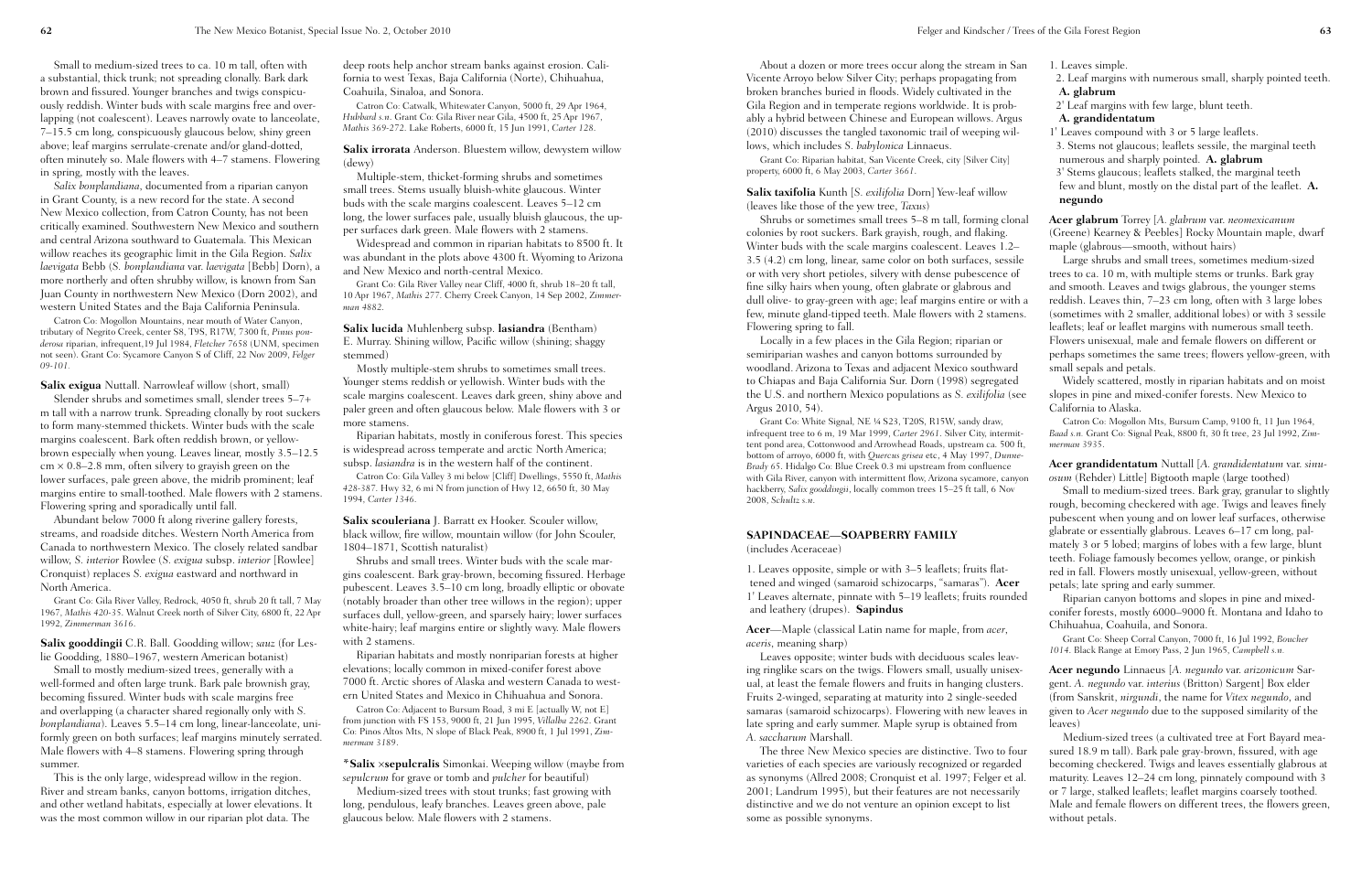Small to mostly medium-sized trees, or large trees in well-watered areas, with a well-developed trunk, the wood weak and brittle. Bark gray and deeply fissured. Young twigs and leaves moderately pubescent, becoming glabrate or glabrous. Leaves alternate, 4–8.5+ cm long, elliptic to lanceolate, dull green and prominently veined with serrated margins. Flower buds globose, forming in late fall and early winter, the scales purple-brown with long hairs on their margins. Flowers in small clusters on the previous year's leafless branches; flowers ca. 4.5 mm long including the exserted stamens; calyx green and bell-shaped with short lobes; petals none; flowering in early spring before leaf-out, one of the earliest flowering trees in the region. Fruits 11.5–13 mm wide, thin, papery, and wind dispersed, of 1-seeded diskshaped, winged samaras.

Siberian elms are widely planted, well established, and sometimes locally abundant in disturbed places nearly throughout the region except at the highest elevations. Elms are fairly common along most of the mainstem of the Gila River. They occur in natural areas as scattered few individuals, such as along arroyos and canyons in grasslands, pinyonjuniper woodland, pine forest, and sometimes in mixed conifer forest, often near abandoned home sites and mines. Some seedlings have established at Lake Roberts from the original trees planted for landscape purposes. Solitary, usually young elm trees are occasionally encountered along streamways in isolated and sometimes remote canyons among natural vegetation. Siberian elm was in 7 plots at various elevations in the riparian surveys. Will Siberian elm become a serious invasive species in remote, natural areas of the Gila Region? This elm is widely planted and weedy across much of temperate United States. Native to Central Asia.

Catron Co: Adjacent to dry wash at Bighorn Campground, S23, T11S, R20W, 4800 ft, 24 Apr 2001, *Carter 3177*. Grant Co: Juniper woodland at Pinos Altos, 7040 ft, 25 Apr 1990, *Wilson 89*.

#### Acknowledgments

Many people have accompanied and assisted us in many ways, including in the field, in the various regional herbaria, and sharing information and thus we especially thank Jack Carter, Martha Carter, Russ Kleinman, and William R. Norris, as well as Kelly Allred, Dan Austin, George Ferguson, Denise Friedrick, Christopher J. Earle (Gymnosperm Database), Deming Gustafson, James Henrickson, Phil Jenkins, Gene Jercinovic, Matthew B. Johnson, Sarah L. Johnson, Kevin L. Keith, Elroy Limmer, Guy L. Nesom, Matt Schultz, Silke Schneider, Richard Spellenberg, Benjamin T. Wilder, Leith Young, and Richard's Thursday hiking friends (The Intrepids) of Silver City including Angela Flanders and Lee Stockman. In addition, for field data collection for riparian plots along the Gila River, Kelly Kindscher was assisted by Bernadette Kuhn, Quinn Long, Hillary Loring, Sarah March, Jennifer Moody-Weis, Maggie Riggs, and Gianna Short on the project, which was funded by the New Mexico Department of Game and Fish. We thank Marc Levesque, Acadia West LLC, Silver City, for preparing the map.

#### Literature Cited

Adams, R. P. 1994. Geographic variation and systematics of monospermous *Juniperus* from the Chihuahuan desert based on RAPDs and terpenes. *Biochemical Systematics and Ecology* 22:699–710. Allred, K. W. 2002. Identification and taxonomy of *Tamarix* (Tamaricaceae) in New Mexico. *Desert Plants* 18(2): 26–32. ———. 2008. *Flora Neomexicana I: The vascular plants of New Mexico.* Available at http://www.lulu.com ———. 2009. *Flora Neomexicana II: Glossarium nominum;a lexicon of New Mexico names*. Available at http://www.lulu.com Almaraz-Abarca, N., M. S. González-Elizondo, J. A. Tena-Flores, J. A. Ávila-Reyes, J. Herrera-Corral, and N. Naranjo-Jiménez. 2006. Foliar flavonoids distinguish *Pinus leiophylla* and *Pinus chihuahuana* (Coniferales: Pinaceae). *Proceedings of the Biological Society of Washington* 119:426–36. Argus, G. W. 2010. *Salix*. In *Flora of North America*, vol. 7: Magnoliophyta, Salicaceae to Brassicaceae, ed. Flora of North America Editorial Committee, 23–162. New York: Oxford University Press. Bolli, R. 1994. Revision of the genus *Sambucus*. *Dissertationes Botanicae* 223:1–227. Breshears, D. D., N. S. Cobb, P. M. Rich, K. P. Price, C. D. Allen, R. G. Balice, W. H. Romme, et al. 2005. Regional vegetation die-off in response to global-change-type drought. *Proceedings of the National Academy of Sciences of the United States of America* 102:15144–48. Brown, D. E., ed. 1982. Biotic communities of the American Southwest—United States and Mexico. *Desert Plants* 4(1–4): 1–315. Carter, J. L. 1997. *Trees and shrubs of New Mexico*. Silver City: Mimbres Publishing. Cole, K. L., J. Fisher, S. T. Arundel, J. Cannella, and S. Swift. 2007. Geographical and climatic limits of needle types of oneand two-needled pinyon pines. *Journal of Biogeography* DOI: 10.1111/j.1365–2699.2007.01786.x Columbus, J. T. 1988. *Flora of Cooke's Range, southwestern New Mexico*. Master's thesis, New Mexico State University. Cronquist, A., N. H. Holmgren, and P. K. Holmgren. 1997. *Intermountain flora*, vol. 3, part A. New York: New York Botanical Garden. Dorn, R. D. 1998. A taxonomic study of *Salix* section *Longifolia*e (Salicaceae). *Brittonia* 50:193–210. ———. 2002. Plant distribution reports (*Salix bonplandiana laevigata*, *S. fragilis*). *The New Mexico Botanist* 22:7. Earle, C. J. 2010. Gymnosperm database. http://www. conifers.org (accessed April 10, 2010). Eckenwalder, J. E. 1992. Salicaceae, willow family, part one, *Populus*, vascular plants of Arizona. *Journal of the Arizona-Nevada Academy of Science* 26:29–33. ———. 2010. *Populus*. In *Flora of North America*, vol. 7: Magnoliophyta, Salicaceae to Brassicaceae, ed. Flora of North America Editorial Committee, 5–22. New York: Oxford University Press. Eriksson, T., and M. J. Donoghue. 1997. Phylogenetic analyses of *Sambucus* and *Adoxa* (Adoxoideae, Adoxaceae) based on nuclear ribosomal ITS sequences and preliminary morphological data. *Systematic Botany* 22:555–73. Farjon, A., and B. T. Styles. 1997. *Pinus* (Pinaceae). *Flora Neotropica Monograph* 75. New York: New York Botanical Garden. Felger, R. S., M. B. Johnson, and M. F. Wilson. 2001. *Trees of Sonora, Mexico*. New York: Oxford University Press.

Riparian habits across the Gila Region from woodland to mixed-conifer forest, 4300–7500+ ft and common in the Gila River riparian plots. This fast-growing tree has rather weak wood and the branches tend to break in storms. Southern Canada to Guatemala.

Catron Co: Mogollon, 31 May 1966, *Rogers s.n*. Grant Co: 2.5 mi S of Cliff, river bank surrounded by cottonwood trees, 12 Apr 1971, *Hunt 37*. Pinos Altos Road, Cherry Creek Campground, 30 Sep 2006, *Ward 66*. Sierra Co: Hwy 152, 0.5 mi E center Kingston, 17 July 2001, *Moseley 118*.

**Sapindus drummondii** Hooker & Arnott [*S. saponaria* Linnaeus var. *drummondii* (Hooker & Arnott) L.D. Benson] Western soapberry (Latin for soap of the Indies, or Indian soap; for Thomas Drummond, 1780–1835, Scottish botanist)

Slender-stemmed, spindly shrubs to small or sometimes medium-sized trees; commonly propagating by root sprouts to form colonies. Leaves once pinnate with 10–19 leaflets. Flowers unisexual and probably some bisexual, white, 4–5 mm wide, numerous in terminal panicles; in early summer. Fruits single or often 2-lobed, somewhat fleshy and amber colored; poisonous and producing soap when crushed.

Widely scattered trees and colonies; mostly riparian habitats along arroyos, river banks, and stream courses, and also roadsides, canyons, and slopes. Grasslands to conifer forests. It was encountered at only one location in the riparian vegetation surveys (about 3 miles downstream from the Grapevine Campground). An exceptional soapberry tree near a spring on the Ladder Ranch, east of the Black Range, may be more than 15 m tall. Northern Mexico and Arizona to southern Colorado, Kansas, Missouri, and east to Florida, Georgia, and South Carolina.

*Sapindus drummondii* is a temperate-climate, frost-hardy species markedly distinct from the tropical, frost-sensitive *S. saponaria* (Felger et al. 2001).

Grant Co: Gila Bird Habitat, Billings Vista turnoff, 1300 m, 3 Jul 2004, *Kline 19-3-7-04*. Near Cliff, Hwy 180 bridge over Gila River, 1403 m, roadside, 20 Oct 2001, *Hill 70*. 1.6 mi S of Mule Creek Post Office, 5490 ft, tree 7.5 m tall, 45 cm dbh, unusually large trees scattered on open grassy slope with *Quercus emoryi* and a few *Yucca elata*, 27 May 2002, *Ferguson 2619* (ARIZ).

#### **SIMAROUBACEAE—QUASSIA FAMILY**

**\*Ailanthus altissima** (Miller) Swingle. Ailanthus, tree of heaven (from *ailanto*, an Ambonese word probably meaning "tree of the gods" or "tree of heaven"; the tallest)

Weedy, small to medium-sized trees, fast growing, often forming thickets from rhizomes as well as reproducing by seed. Wood soft, the stems thick with a large pith. Leaves alternate, with an acrid, unpleasant odor, odd-pinnate, the larger leaves often 30–60 cm long; leaflets lanceolate, the larger leaflets 8–15+ cm long; leaflet margins nearly entire except mostly with 1 to few gland-tipped basal teeth. Mostly with male and female flowers on different plants, the flowers in panicles, small and numerous. Fruits of winged samaras, 4–5.5 cm long, produced in prodigious quantities, papery, and wind dispersed.

Abundant along roadsides such as around Silver City, Bayard, Glenwood, and Kingston, and other disturbed

habitats including arroyos and canyons. We have not found it established in truly natural habitats in the Gila Region. It is common and reproducing on Boston Hill adjacent to Silver City, an area extensively mined until the mid-20th century, although the vegetation has partially recovered. It was not found in any plots in the riparian surveys.

Native to China, Taiwan, and Korea and now naturalized in many temperate regions of the world. The weedy, naturalized populations are probably var. *altissima*, native to mainland China. Betty Smith's famous novel *A Tree Grows in Brooklyn* refers to this tree. There are two other varieties in the Orient.

Grant Co: Boston Hill, trailside, 3 May 2003, *Bullington 83*. 3 mi N of Hwy 180, Cottage San Road, 6000 ft, 23 Jun 1994, *Villalba 1505*.

#### **TAMARICACEAE—TAMARISK FAMILY**

\***Tamarix chinensis** Loureiro [*T. ramosissima* Ledebour] Tamarisk, shrub tamarisk (for the Tamaris River in Spain; of China)

Shrubs or sometimes small trees somewhat resembling a conifer. Bark gray to reddish gray, smooth, becoming dark gray and furrowed on older limbs and trunks. Branchlets winter and drought deciduous. Leaves alternate, sessile, small and scalelike, with salt-excreting glands. (Scale leaves and saltexcreting glands are unique among the Gila Region flowering trees.) Flowers 4-merous, white or pink, 1.5–2 mm long on short stalks, in densely flowered panicles; flowering during the warmer months. Fruits of tiny capsules produced in profusion through the summer with feathery-haired, windborne seeds.

Mostly in lower elevations in the Gila Region, especially in disturbed, riparian habitats and sometimes at roadsides. So far adult plants are not very common in the Gila Region although it is well established and seedlings and young plants are often locally abundant. As of 2008 it was only moderately common along the Gila River and only eight percent of the riparian plots, all below 5500 ft, had tamarisk, and only as scattered individuals (Kindscher 2008).

*Tamarix chinensis* and *T. ramosissima* are genetically and morphologically inseparable in North America and are treated as a single species (Allred 2002; Gaskin and Schaal 2003). It is listed as a federal and state noxious weed. This entity is the only common, naturalized, and widespread invasive shrubby/ small tree tamarisk from Canada to northern Mexico. Native to the Old World, it is now widespread, weedy, and invasive in many warm, dry parts of the world. (\**Tamarix parviflora* DC., a shrub with pink, 5-merous flowers is occasionally cultivated and rarely feral in or near urban areas.)

Grant Co: Redrock Game Preserve, roadside, 4300 ft, 11 Apr 1974, *Reese s.n*. Birding Area, near Bill Evans Lake, 1362 m, 20 Oct 2001, *Hill 79*. Hwy 152, ca. 1 km W of Acklin Hill, ca. 6365 ft, solitary roadside tree ca. 6+ m tall with a thick trunk, 4 May 2009, *Felger 09-41*.

#### **ULMACEAE—ELM FAMILY**

\***Ulmus pumila** Linnaeus. Siberian elm (Latin name for elm; small)